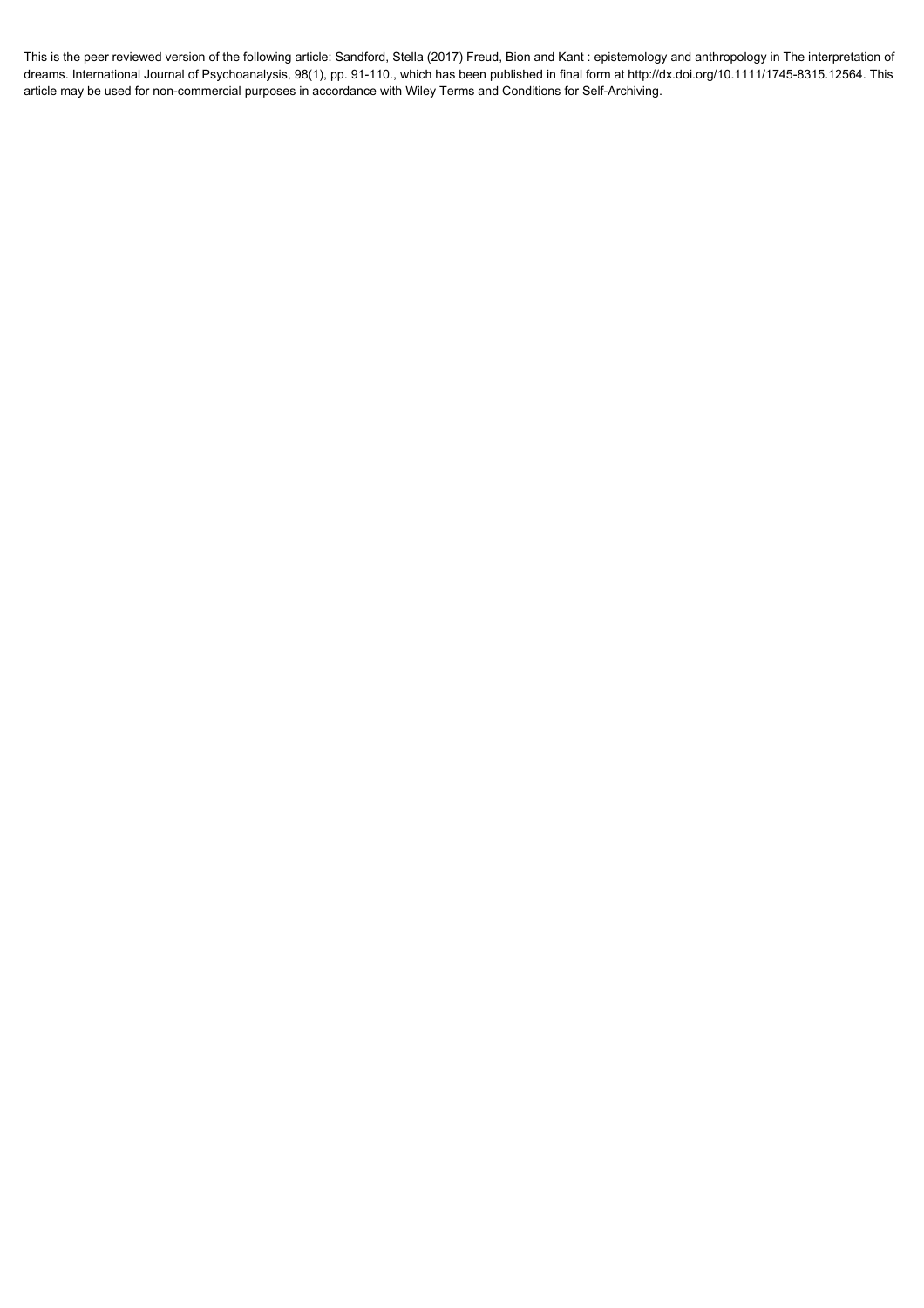# **Freud, Bion and Kant: Epistemology and Anthropology in** *The Interpretation of Dreams*

## **Abstract**

This interdisciplinary article takes a philosophical approach to *The Interpretation of Dreams*, connecting Freud to one of the few philosophers with whom he sometimes identified – Immanuel Kant. It aims to show that Freud's theory of dreams has more in common with Bion's later thoughts on dreaming than is usually recognised. Distinguishing, via a discussion of Kant, between the conflicting 'epistemological' and 'anthropological' aspects of *The Interpretation of Dreams*, it shows that one specific contradiction in the book – concerning the relation between dream-work and waking thought – can be understood in terms of the tension between these conflicting aspects. Freud reaches the explicit conclusion that the dream-work and waking thought differ from each other absolutely; but the implicit conclusion of *The Interpretation of Dreams* is quite the opposite. This article argues that the explicit conclusion is the result of the epistemological aspects of the book; the implicit conclusion, which brings Freud much closer to Bion, the result of the anthropological approach. Bringing philosophy and psychoanalysis together this paper thus argues for an interpretation of *The Interpretation of Dreams* that is in some ways at odds with the standard view of the book, while also suggesting that aspects of Kant's 'anthropological' works might legitimately be seen as a precursor of psychoanalysis.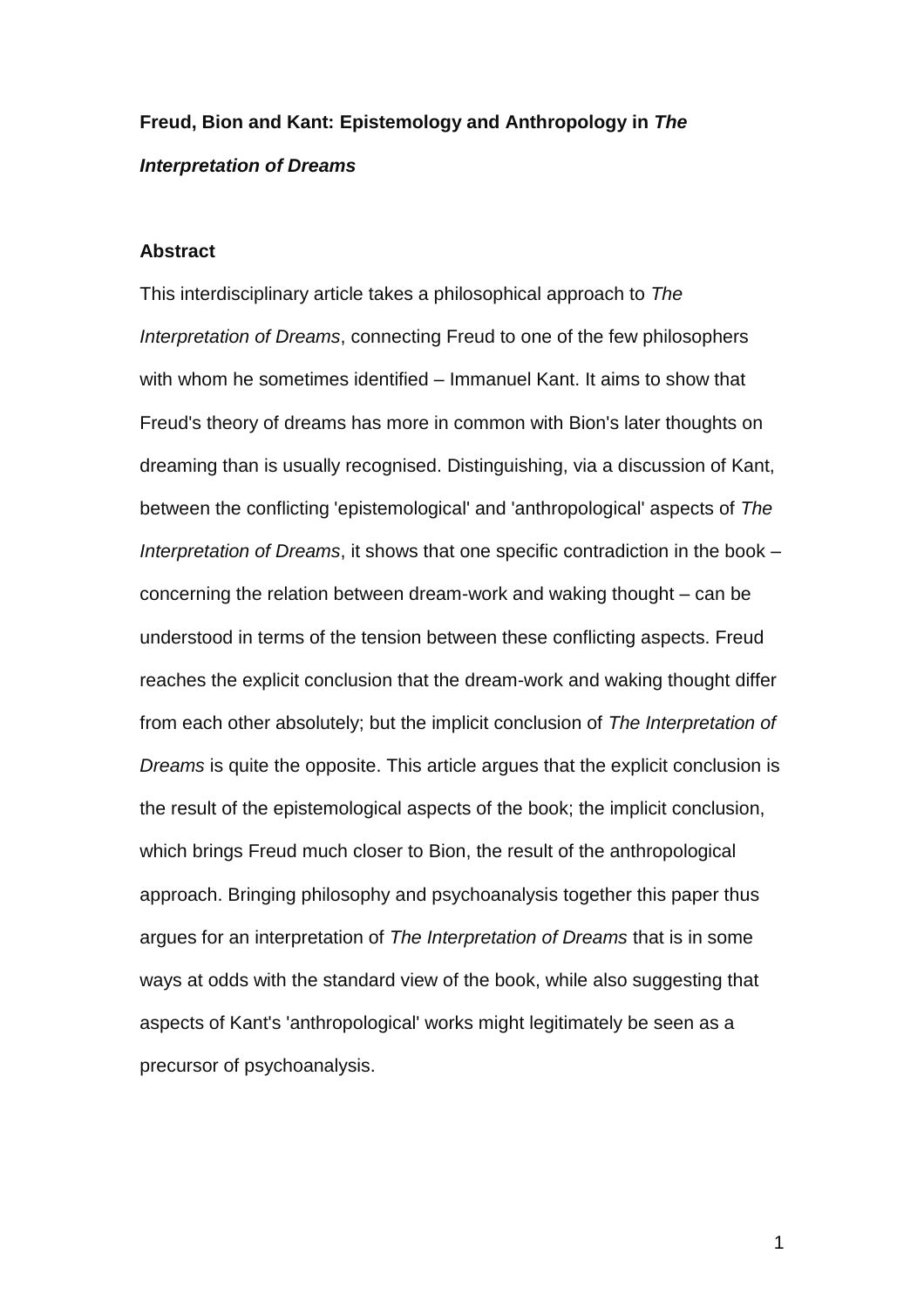# **Freud, Bion and Kant: Epistemology and Anthropology in** *The Interpretation of Dreams*

# **Introduction**

Since the publication of Freud's *The Interpretation of Dreams*, there have been significant developments in the psychoanalytic understanding of the function and process of dreaming. In general, there has been a shift away from what commentators view as Freud's hermeneutical tendency to treat the dream as an object of study for the analyst, re-conceiving the *process* of dreaming as an integrated part of psychic life, or even the condition of possibility for aspects of mental functioning. For some it can seem that there is little theoretical or clinical profit to be gained from a renewed study of *The Interpretation of Dreams*, and recent analytic literature on dreaming is more likely to follow Bion than to examine the detail of Freud's arguments; Thomas Ogden (1997, 2005) exemplifies this tendency.

But if few analysts today are drawn to study *The Interpretation of Dreams* the same is not true of philosophers and other theorists in the humanities, over whom the book still exercises an abiding pull. Philosophers, especially, have been interested in the ways in which Freud's work provides an alternative approach to both some traditional and some more modern philosophical concerns, noting the ways in which Freud challenges various philosophical presuppositions and challenging him in turn. It thus seems that a gap has opened up between detailed textual interest in *The Interpretation of Dreams* (from philosophers and other theorists) and clinical interest in dreaming (from psychoanalysts). One would perhaps expect to find the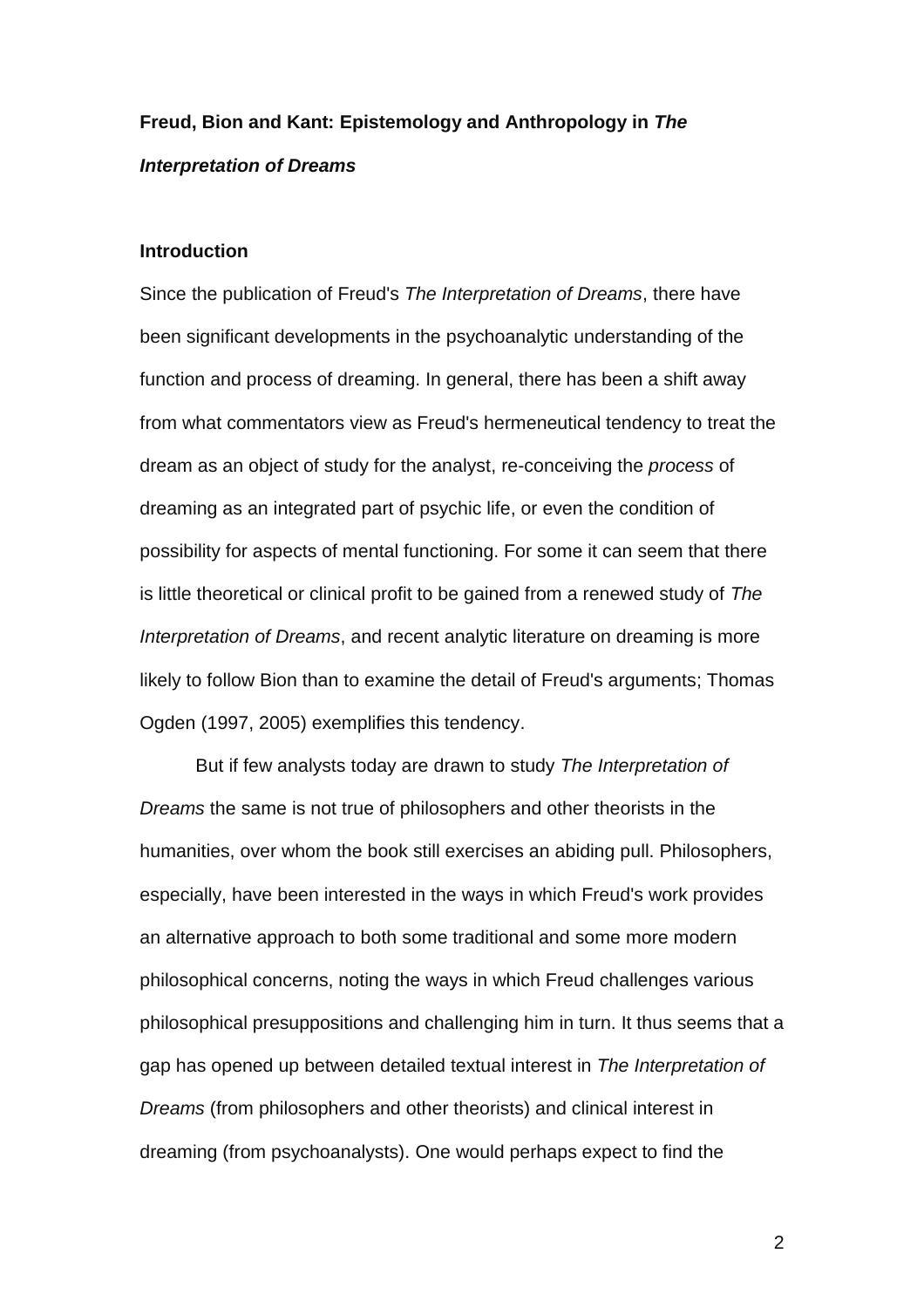crossing of this gap in the philosophically inflected psychoanalytic theory of, say, Jacques Lacan or Jean Laplanche; but this is not the case.<sup>1</sup> Where the strongest claims are made concerning the philosophical radicality of psychoanalysis itself (for example Laplanche 1999, Van Haute 2005) *The Interpretation of Dreams* is never centre stage. (The *Three Essays on The Theory of Sexuality* is often the privileged text in this regard.)

In this essay I suggest that a philosophical approach to *The Interpretation of Dreams*, connecting Freud to one of the few philosophers with whom he sometimes identified, Immanuel Kant, shows that Freud's thinking on dreams has more in common with the later theories of Bion, in particular, than is usually recognised. Susana Vincour Fischbein and Beatriz Miramón have also recently argued in the *IJP* for the continuities between Freud's and Bion's 'conceptual models on dreams and dreaming', specifically in relation to their shared philosophical or 'epistemological' foundations. (2015: 1) In this article, however, I aim to demonstrate the continuities between Freud and Bion by distinguishing between the conflicting 'epistemological' and 'anthropological' aspects of *The Interpretation of Dreams*. In particular, I aim to show that one specific contradiction in *The Interpretation of Dreams* – concerning the relation between the dream-work and waking thought – can be understood in terms of the tension between these conflicting aspects. Freud, that is, reaches the explicit conclusion that the dream-work and waking thought differ from each other absolutely, but the

 $\overline{a}$ 

<sup>1</sup> Lacan does of course frequently refer to *The Interpretation of Dreams*, especially in the 1957 essay 'The Instance of the Letter in the Unconscious or Reason Since Freud' (in Lacan 2006), where he works through the relation between Freud's theory and structuralist linguistics. But his published works and his teaching (as far as we know) does not give *The Interpretation of Dreams* the same kind of sustained examination as other of Freud's works.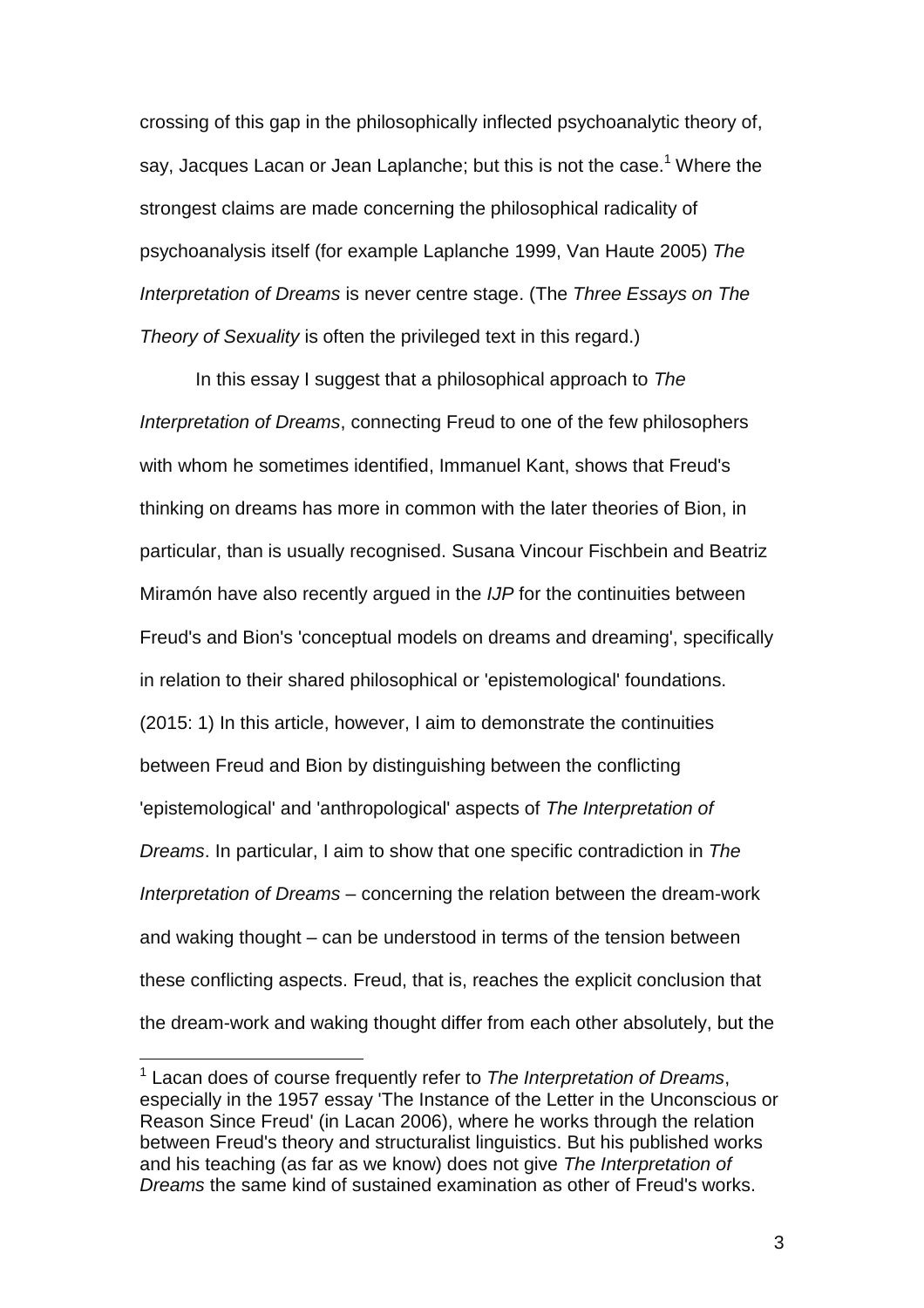implicit conclusion of *The Interpretation of Dreams* is quite the opposite. The explicit conclusion is the result of the epistemological aspects of the book; the implicit conclusion the result of the anthropological approach. In each case, I argue, it is via a discussion of aspects of Kant's philosophy that the stakes and the meaning of this tension are best explicated.

I begin with a discussion of Chapter I of *The Interpretation of Dreams*, showing how Freud appears to lead us to interpret the problem of dreams in Kantian epistemological terms and to distinguish sharply between dream-work and waking thought. I then turn to other Kantian sources that resonate more loudly with psychoanalytic concerns and more recent psychoanalytic thought on dreaming – Kant's 'anthropological' writings on dreams, fantasy and madness. Here, via a discussion of the function of the faculty of imagination, Kant argues against the sharp distinction between the process of dreaming and perception of reality. These claims, as I show, seem to be echoed in Bion's writings on dream-work-α, and this is often taken to be the significant difference between Freud and Bion. The main point, however, that I wish to make is that this position on the intimate relation between dream-work and waking thought is already part of the 'anthropological' aspects of Freud's *Interpretation of Dreams* – a conclusion that Bion himself may well have reached, albeit he expressed it in different terms. It is, I argue, an overemphasis on the epistemological aspects of Freud dream book that has prevented many readers and commentators from seeing this. Bringing philosophy and psychoanalysis together, this paper thus argues for an interpretation of *The Interpretation of Dreams* that is in some ways at odds with the standard view of the book. But it does so in the hope of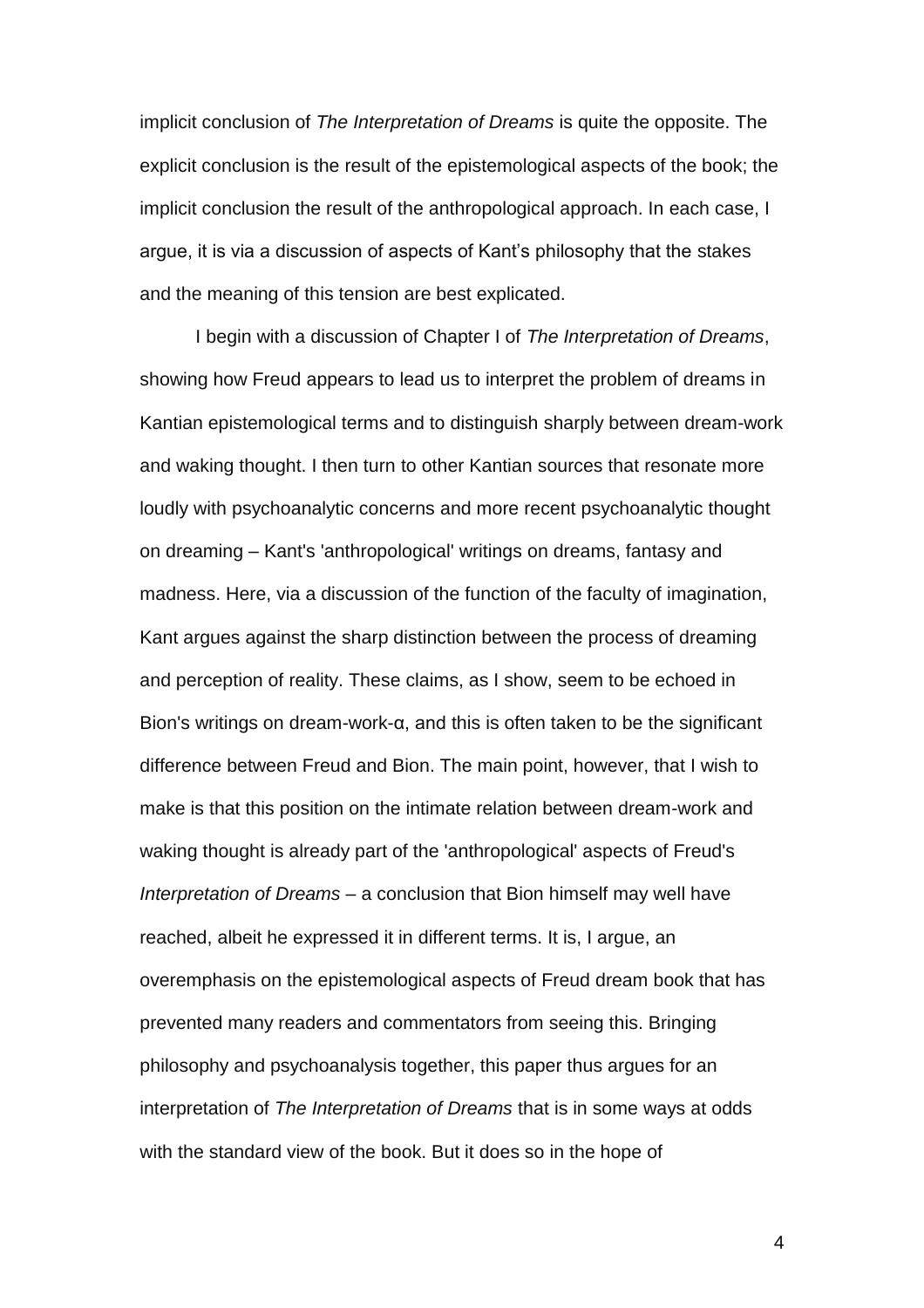demonstrating the possibilities offered by the kind of interdisciplinary work of which Freud himself could be said to be a pioneer, while also suggesting that aspects of Kant's 'anthropological' works might legitimately be seen as a precursor of psychoanalysis.

## **1. Dream image : waking reality**

Critics and sympathetic readers of Freud have often noted that his work relies on contradictory methodologies or models (Ricoeur 1970; Laplanche 1989) or argues for contradictory positions. In relation to *The Interpretation of Dreams* Meltzer, for example, claims that in almost every section of Chapter VI on the dream-work 'the theoretical statement that introduces the subsection is then refuted by the examples that follow.' (Meltzer 2009, 16) Nicholas Rand and Maria Torok (1997: 9–23) similarly see *The Interpretation of Dreams* as riven with unresolved contradictions. But contradictions are not only logical problems that mar theoretical endeavour; they are also (as both analysts and philosophers know well) interpretative opportunities. One egregious contradiction in Chapter VI of *The Interpretations of Dreams* presents us with a particularly good interpretative opportunity. Here Freud states, as one of the major conclusions of the book, something that contradicts – or at the very least is not indicated by – the whole of the preceding discussion. Having identified the four factors that constitute the specificity of the dream-work, Freud concludes, at the end of the discussion of secondary revision (one of those four factors), that the dream-work is not a more careless or irrational version of waking thought (as is suggested in some of the literature that Freud reviews), but that it is 'completely different from [waking thought] qualitatively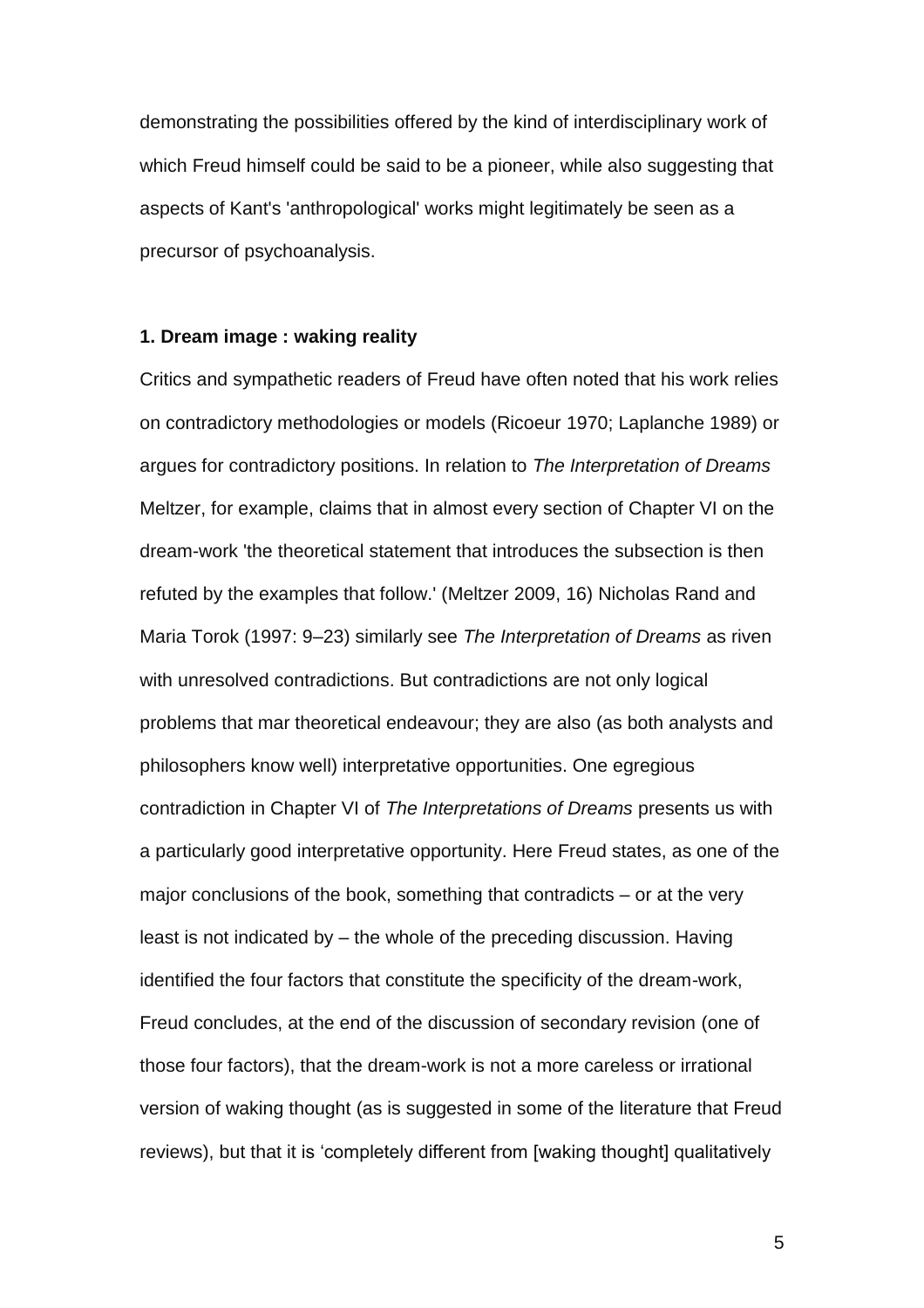and for that reason not immediately comparable with it.' (SE V, 507)<sup>2</sup> There is nothing in the section on secondary revision (where this conclusion appears) and very little in anything that precedes it that warrants this conclusion; rather, almost everything suggests the opposite.

As I have already indicated, this contradiction can be understood as a result of the tension between two different approaches to the problem of dreams, which we may call 'epistemological' and 'anthropological', respectively. To demonstrate this, we need first to go back to Chapter I of *The Interpretation of Dreams*, 'The Scientific Literature Dealing with the Problem of Dreams', which appears to establish the problem of dreams in philosophical – specifically epistemological – terms. Freud's survey of existing views begins with a Section entitled 'The Relation of Dreams to Waking Life'. In the form of a question, this topic is the hinge on which the whole book turns: what is the relation between dreams and waking life? This question is effectively equated with that of the relation between dreams and *reality*, implicitly equating 'waking life' with 'reality'.<sup>3</sup> Freud then opens the second section of Chapter I with the identification of at least one point of agreement amongst all previous authors in relation to this question: 'All the material making up the content of a dream is in some way derived from experience, that is to say, has been reproduced or remembered in the dream – so much at least we may regard as an undisputed fact.' (SE IV, 11)

l

 $2$  Throughout page references refer to the Vintage edition of the Standard Edition of Freud's works.

 $3$  Given that affects in dreams (for example, fear) are 'real' in a way that the content of the dream that provokes them is not, Freud ends section F of Chapter I by noting that 'we are faced by the problem of what part of the psychical processes occurring in dreams is to be regarded as real, that is to say, has a claim to be classed among the psychical processes of waking life.' (SE IV, 74)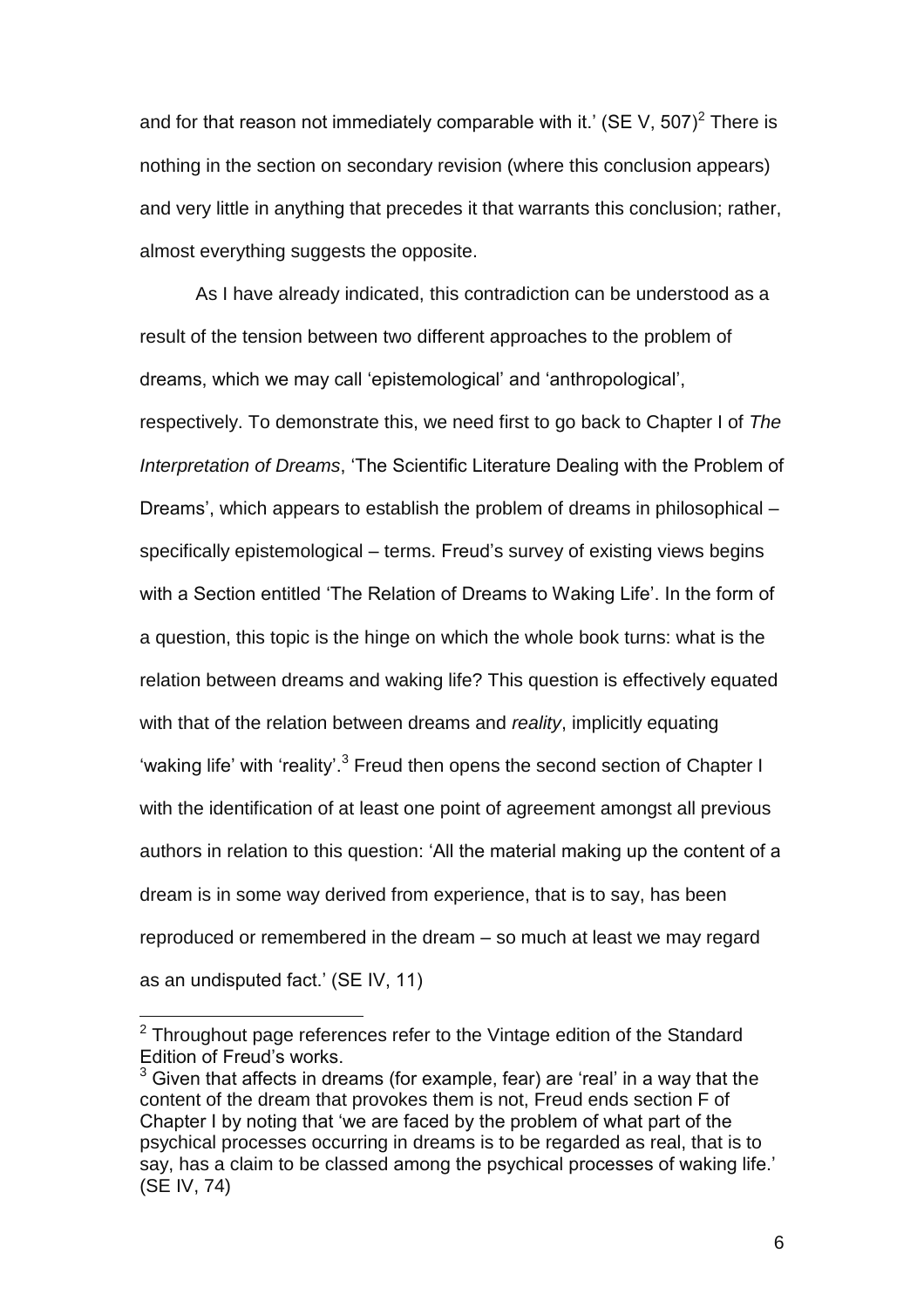But what is the nature of the relation between the dream and the material from experience? Freud condenses the claims in the existing literature and finds them sharing one major one presumption: that the relation between dream and waking life is, more or less, that of the mechanical reproduction in a psychical register of external and internal organic, corporeal stimuli. This is the presumption, he shows, concerning both the immediate sources of the dream (sensory stimuli) and their mediation via memory; thus memory is effectively treated in the literature as sensory excitation at second hand. In all cases, Freud finds, the literature sees the registration of somatic events in the dream image; the literature presumes that there is a causal relation between somatic events and the production or reproduction of representations (*Vorstellungen*). Freud then identifies the same explanatory gap or deficit in all previous discussions of dreams. It is agreed that somatic stimuli, for example, appear in dreams *in altered forms*. But why does that happen? And what accounts for the precise nature of the alteration in the representation of the stimulus in the dream? What are the terms of the relation between stimulus and image? Freud finds no adequate answers to these questions in the existing literature.

With the addition of the problem of alteration (*Veränderung*),<sup>4</sup> the question of the relation between dreams and waking life or between dreams and reality assumes a traditional, epistemological form. Epistemology – the philosophical study of what we can know and how we can know it; how objective knowledge is possible – classically asks: what is the relation

 $\overline{a}$ 

 $4$  See, for example, SE IV, 122. After the introduction of the idea of censorship in Chapter IV, the more neutral 'alteration' or 'change' (*Veränderung*) becomes the idea of 'distortion' (*Entstellung*) (Chapter IV is called '*Die Traumentstellung*').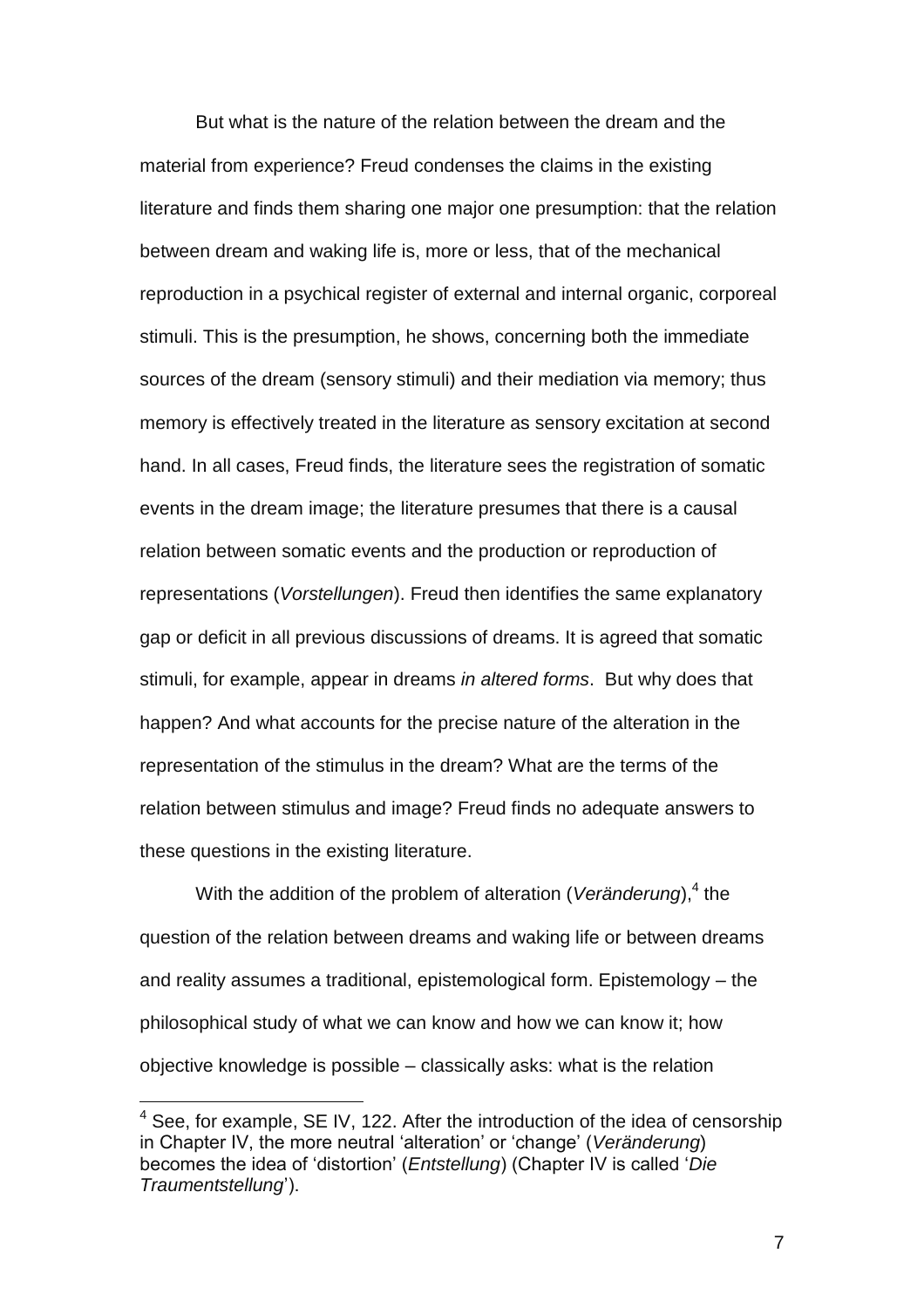between the representations in my mind and the external reality that they apparently represent? In *The Interpretation of Dreams* Freud asks: what is the relation between the *dream representation* and external reality? This is in fact remarkable. For to the extent that the epistemological question of the relation of both waking representation and dream representation to external reality is framed in the same way, Freud treats the dream representation as the epistemological analogue of the real, waking representation. He asks the question: 'what is the relation between dreaming and waking?' by treating the representations of dreaming and waking as having, epistemologically, the same relation to external reality.

Within this epistemological model, Freud arguably characterises all of his predecessors (even those closest to him) as naïve realists (that is, those who presuppose an unproblematic one-to-one causal relationship between 'reality' and representation, such that the epistemological problem of whether we do in fact know reality as it really is never arises). Freud convincingly demonstrates the inadequacy of the realist position for the interpretation of a dream. Indeed, as Bion writes, this scepticism concerning the presumptions of realism may be seen as fundamental to all psychoanalysis: 'psychoanalysis itself may be seen as born of a doubt about the realities of the knowledge we have, and of the processes by which we obtain it.' (Bion 1992, 151)<sup>5</sup> However. the philosophical vocabulary and presuppositions of the German literature that Freud quotes in Chapter 1 of *The Interpretation of Dreams* are not naively realist; rather, they are strikingly Kantian. In fact, some version of Kant's

 $\overline{a}$ 

<sup>5</sup> See also Bion 1962, 48: 'I wish to emphasize that all that has been said about the problems of knowledge [in philosophy] applies with particular force to psycho-analysis and that psycho-analysis applies with particular force to these problems.'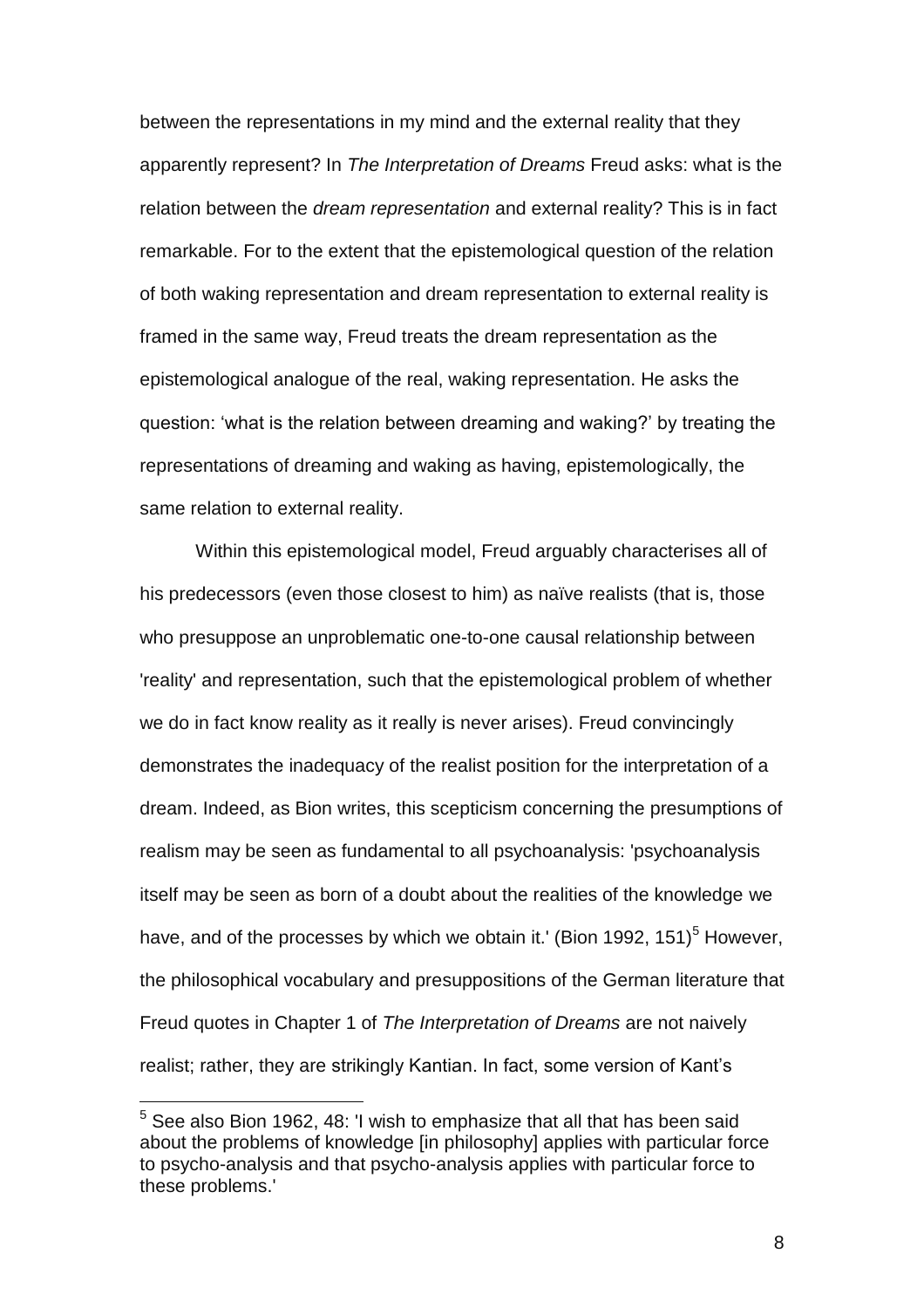solution to the classic problem of epistemology seems to loom very large in both the literature that Freud discusses and in Freud's own novel contribution to the solution of the problem of the meaning of dreams. It is necessary to look a little more closely at this, in order to understand the consequences of this for Freud's explicit claims about the relation between dreaming and waking thought.

#### **2. The epistemological model**

It is not surprising to find traces of Kant's philosophy in the nineteenth-century German literature on dreams, given Kant's influence and the ubiquity of his ideas. These traces often appear to be a conscious adoption of Kantian ideas and terms, particularly from the *Critique of Pure Reason*, which concerns, in great part, the conditions for and limits of knowledge. Kant explained the basic epistemological problem that confronted him in a famous letter to Marcus Herz in 1772: 'What is the ground of the relation of that in us which we call "representation" [*Vorstellung*] to the object?' (Kant, 1772, 133) If it were the case that the object straightforwardly caused and determined the characteristics of the representation – which is the basic realist presumption – the epistemological problem would dissolve, or not even arise in the first place. But of course the realist presumption is only a presumption, and it leaves us wondering whether things really are as they appear to us, or whether there is some alteration in the passage between object and representation that makes of the latter only a distorted or false representation of the former. This is the philosophical version of the suspicion that Bion sees as animating all psychoanalysis. If, on the other hand, it were the case that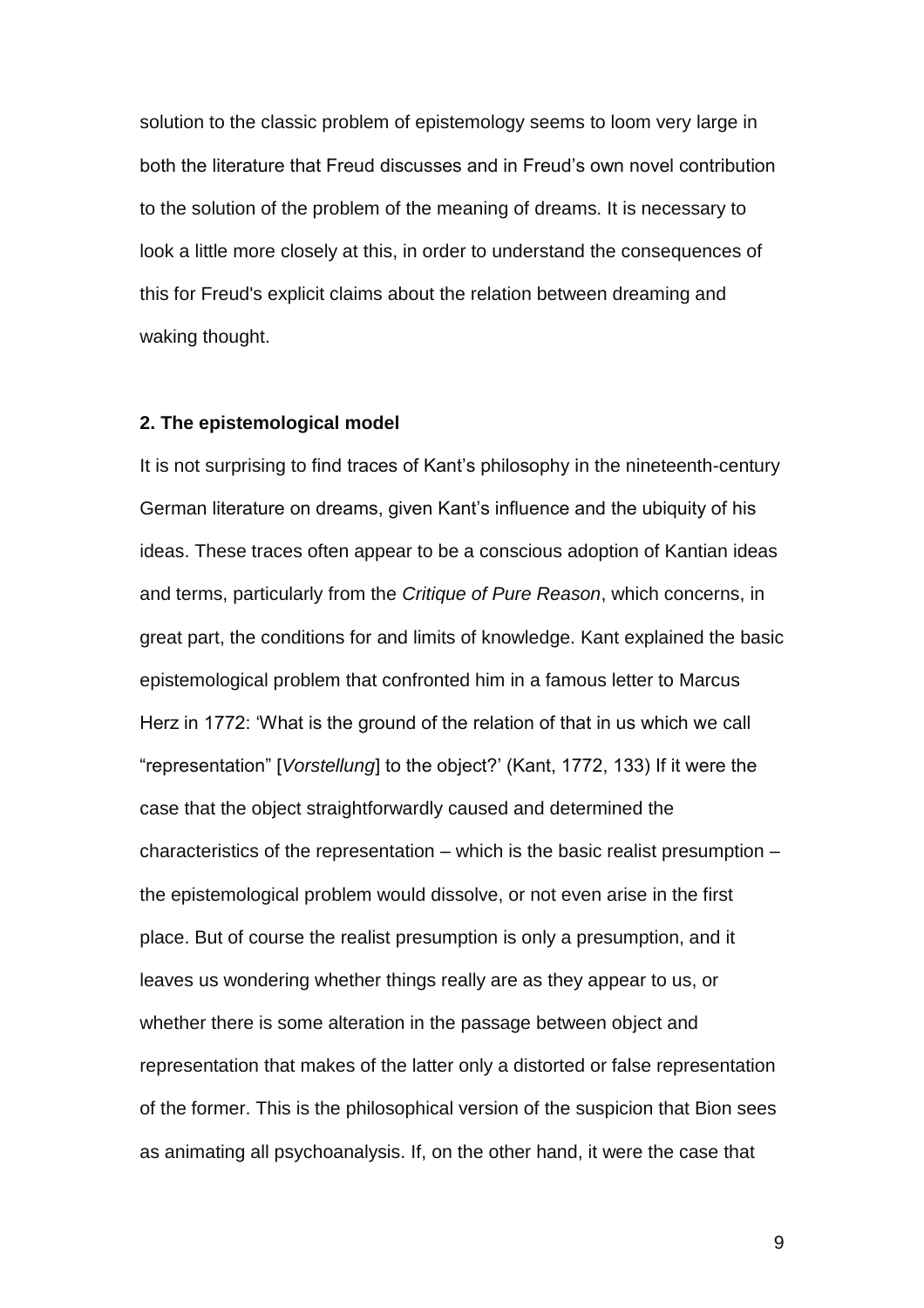our representations brought the object into being – the idealist position – there would be no 'passage' in which alteration could lead to distortion. Its psychoanalytic equivalent is perhaps psychosis, or the inability to distinguish between phantasy and reality. Philosophically, idealism is unsatisfactory for all sorts of reasons, not least its need for a theological guarantee against subjectivism. For Kant the epistemological problem with both realism and idealism (traditionally understood) is the lack of any secure ground for the validity of judgements that are both necessarily true and non-trivial. We can be very confident about the universal validity of statements of logical identity or the validity of purely logical relations amongst statements, but these do not teach us anything about the world and they may have no relation at all to the objects of experience. Kant sought to ground the necessity of 'metaphysical' judgements about objects and the relations between objects, such as the judgement that 'every effect has a cause'.

Kant's answer to the problem was, of course, the doctrine of transcendental idealism. This proposes that knowledge is possible because the subject contributes a priori elements that give form and order to the sensory material acquired through the being-affected of the senses. The necessity of these a priori contributions of the faculties of sensibility and understanding grounds the objectivity of knowledge. The subject contributes the forms of space and time (the forms of intuition) and the a priori concepts or categories of the understanding, including the category of causality (hence the a priori contribution of the understanding grounds the metaphysical judgement 'every effect has a cause'). Because of this subjective contribution we know objects only as they appear to us, not as they are in themselves; but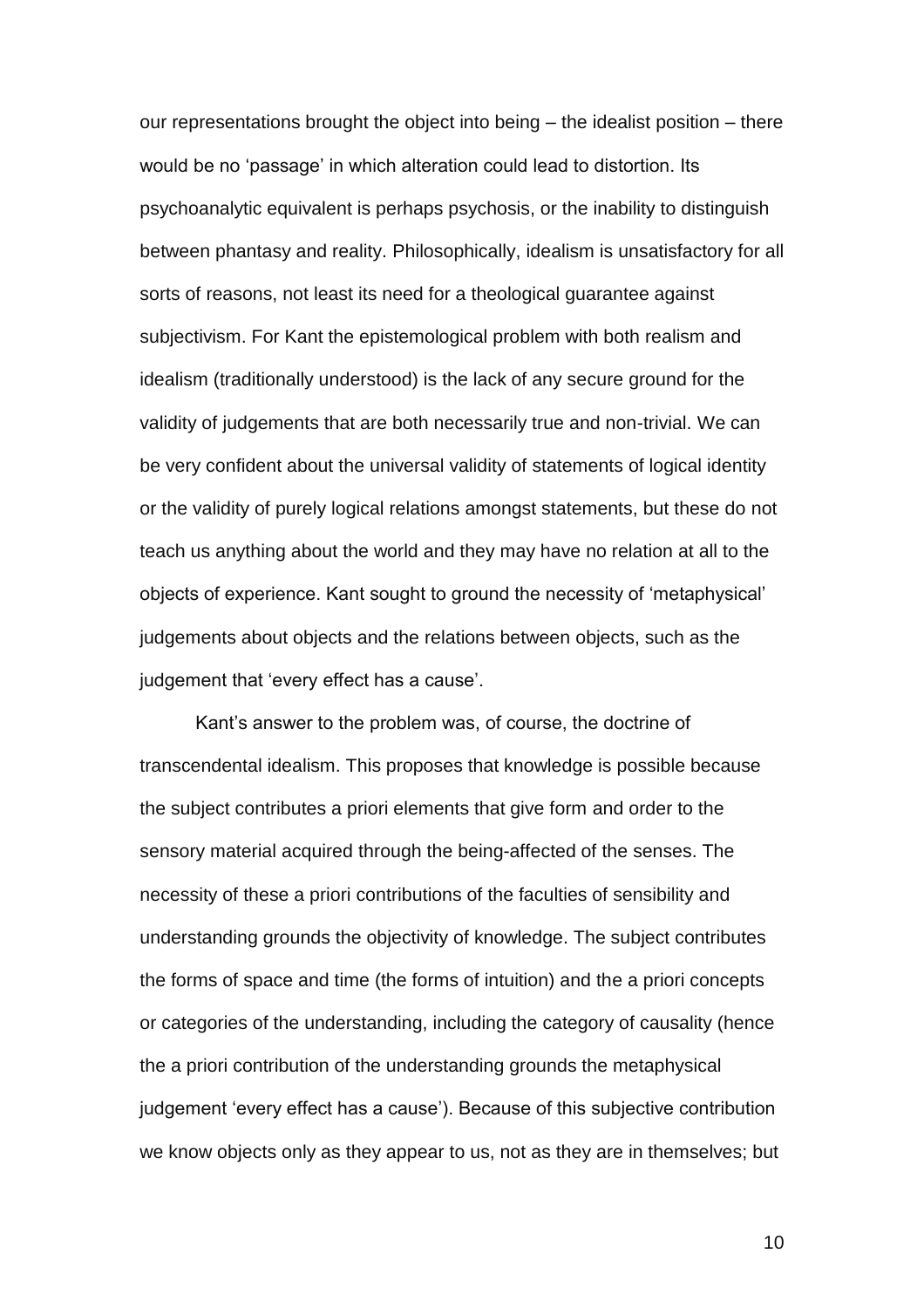appearances (*Erscheinungen*) are empirically real, they are not mere semblance (*Schein*). The so-called transcendental unity of apperception – the transcendental necessity of the 'I' that must accompany all my representations – is another of the conditions of the possibility of knowledge and experience. The faculty of the imagination also plays a crucial role, not least in relating the faculties of understanding and sensibility. Thus transcendental idealism insists on the contribution of our own minds to the 'reality' that we cognise.

These aspects of Kant's theory of knowledge are frequently invoked in Chapter I of *The Interpretation of Dreams*, both in the way that Freud casts his questions and in the choice of the literature that he cites. Having identified the nub of the problem in the alteration undergone by the external stimulus in its representation in the dream Freud recasts the question of the relation between reality and dream representation: what, he asks, is the *law* or the *rule* of the conversion of the one into the other? (SE IV, 35, 37) According to Freud, any answer to this question will require us to posit something 'other than objective stimulus alone' (SE IV, 30), that is, it will require us to posit *psychical* sources for dreams. But Freud discovers that insofar as psychical sources of stimulation have been considered in the existing literature they have been downplayed, or they have once again been reduced, essentially, to somatic sources, and this reduction denies dreams the 'rank' or 'dignity' (*Würde*) of a 'psychical process'. (SE IV, 78)

The introduction of the idea of 'rank' or 'dignity' (that is, the introduction of a discourse of *value*, which might be thought to be foreign to epistemology) is interesting. In Section E, 'The Distinguishing Psychological Characteristic of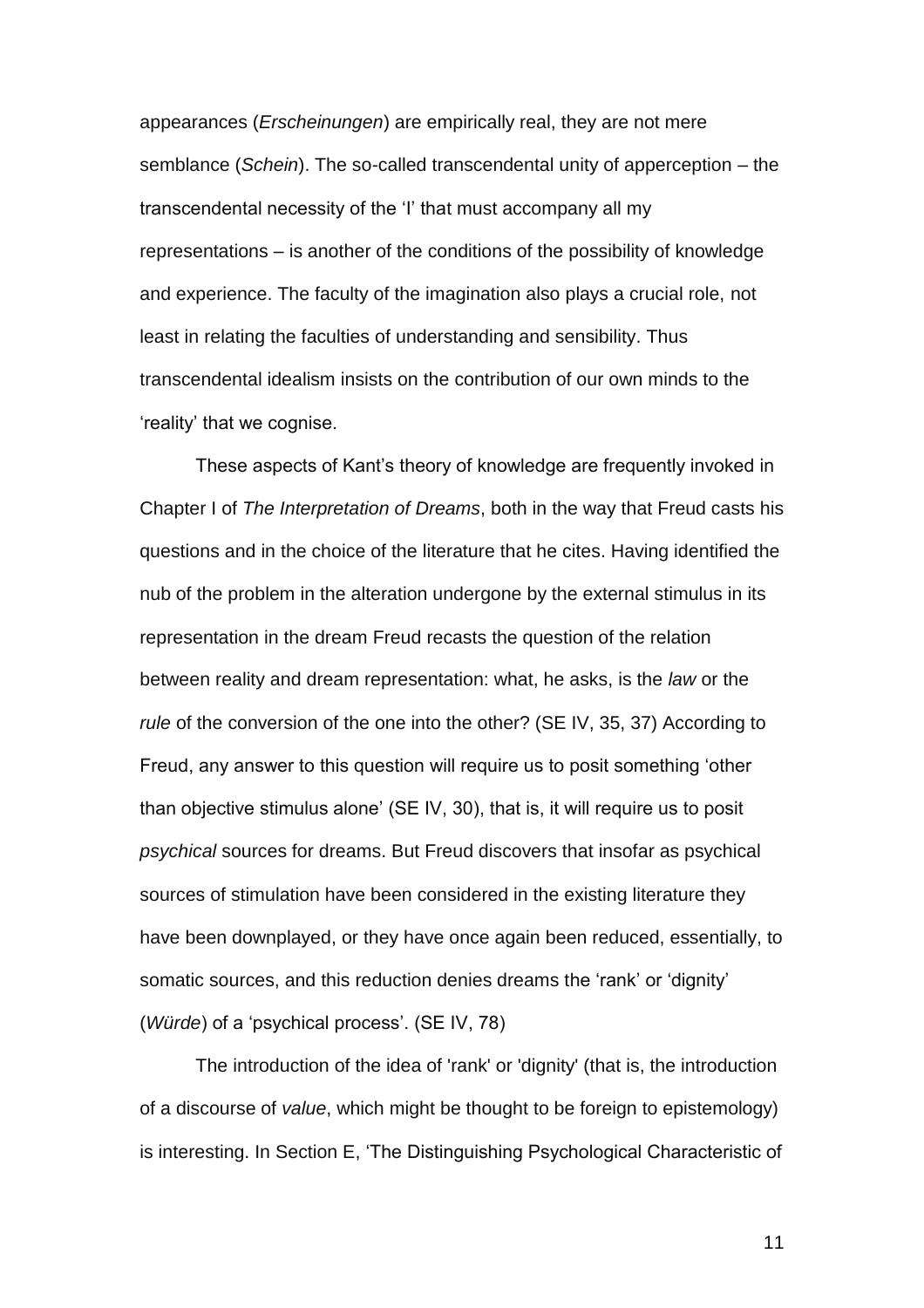Dreams', it becomes clear that the existing literature presumes that 'psychical processes' owe their dignity to their law-like character, while dreams are denied it because they are lawless. This is where the existing literature is most obviously Kantian, in one sense. Freud quotes Volkert speaking of 'the relaxing, disconnecting and confusing of ideational life, which in the waking state is held together by the logical force of the central ego [*Ich*]' (SE IV, 55). Scherner, too, notes 'how the centralized core of the ego – its spontaneous energy – [*die Zentralität, die Spontanenergie des Ich*] is deprived of its nervous force in dreams', and emphasises instead the liberation of the faculty of the imagination from the 'domination of reason' and from 'the hindrances of the categories of thought', with 'no concepts to exercise an attenuating influence.' (SE IV, 84) This point, and indeed the terminology, could be taken straight from Kant's *Critique of Pure Reason*. 6 Freud goes on to quote Radestock: 'In fact it seems impossible to detect any fixed laws in this crazy activity.' (SE IV, 56) Paraphrasing Strümpell: 'there is an eclipse of all the logical operations of the mind which are based on relations and connections.' Paraphrasing Spitta: 'ideas that occur in dreams seem to be completely withdrawn from the law of causality'; all logical relations between ideas have disappeared, 'And so on, and so on', as Freud says (SE IV, 57). As the products of the mind, dreams are said to be hallucinations, or illusions (*Illusionen*). (SE IV, 58) Those familiar with Kantian philosophy (and we can

l

 $6$  Particularly from the sections on the synthesis of reproduction in the imagination and the second of the 'Analogies of Experience', where Kant discusses the objective law of appearances (basically: the law of causality) in distinction from the subjective sequences of perception, and where the 'subjective play of my imaginings', freed from the objective law of appearances, is indeed identified with 'a mere dream' (Kant 1781/87, A202/B247) References to Kant's *Critique of Pure Reason* cite the pagination of the first (A) and second (B) German editions, as is conventional.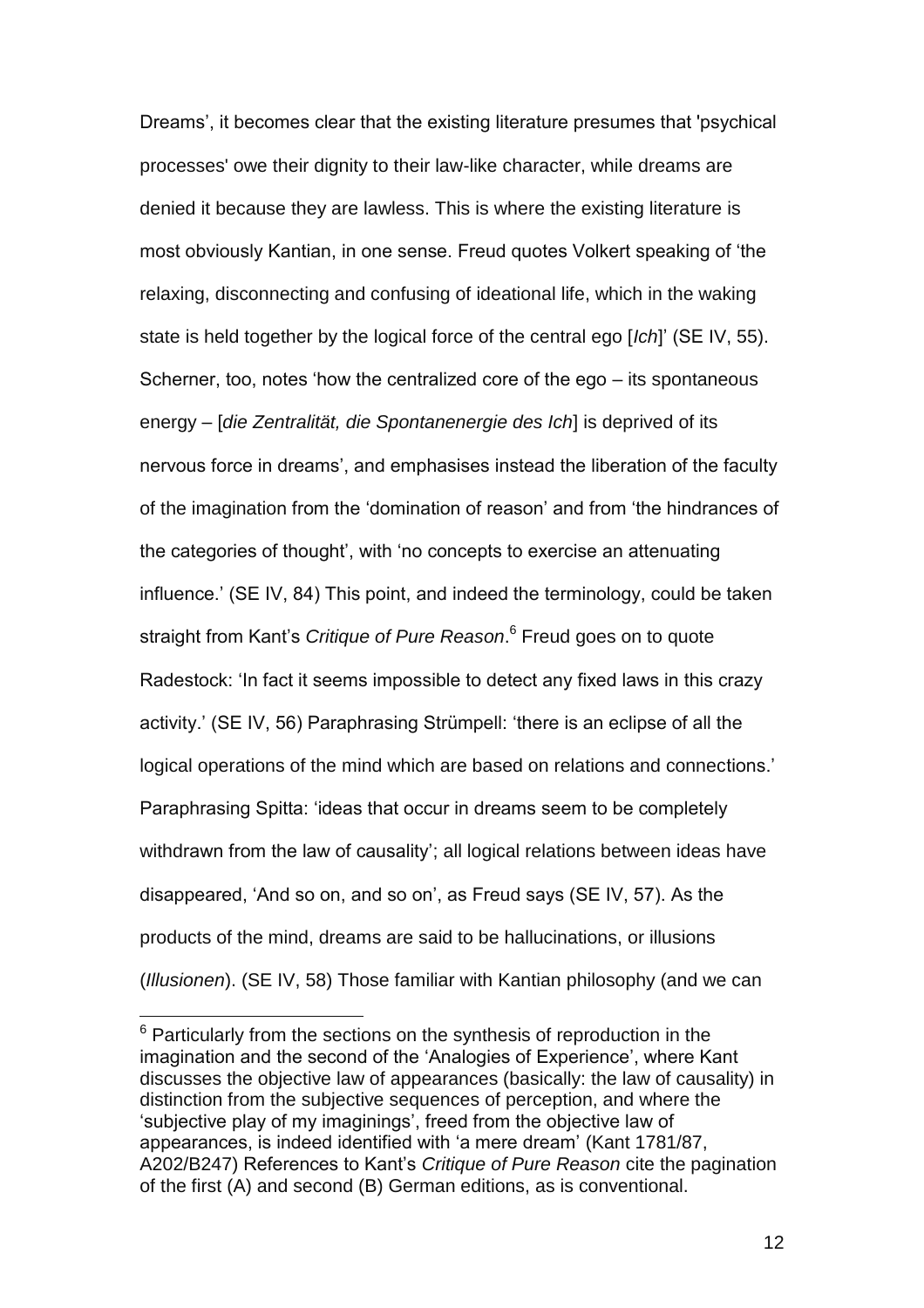assume that a great many of Freud's first Germanophone readers were) will recognise here a constant invocation of its terms.

To the extent that many of these authors presume some form of Kantianism, they seem to measure dreams against the processes – and the result – of cognition. The disparagement of dreams more or less equates with their being judged inadequate as forms of cognition, or in relation to cognition; the eulogising of dreams more or less equates with their being a delightful respite from cognition. From one perspective, then, we might sum things up as follows: Freud highlights the Kantian elements in the existing literature, selecting those passages in which the authors distinguish between dreams and waking life on the basis of the law-like and predictable nature of the latter. In dreams, on the other hand, there is a deficit of the understanding, leading to a cognitive deficit. The representations of waking life (appearances) are subject to constant rules supplied, a priori, by the understanding. If this were not the case waking life would be *like a dream*. As Kant put it, the empirical, and thus contingent, association of representations – for example, thinking of 'heavy cinnabar on the occasion of the representation of the colour red' – would not be possible if cinnabar was not always red:

if cinnabar were now red, now black, now light, now heavy, if a human being were now changed into this animal shape, now into that one … then my empirical imagination would never even get the opportunity to think of heavy cinnabar on the occasion of the representation of the colour red. (Kant 1781/87, A100–1)

In dreams, of course, this 'now one thing, now the other' is the 'rule'.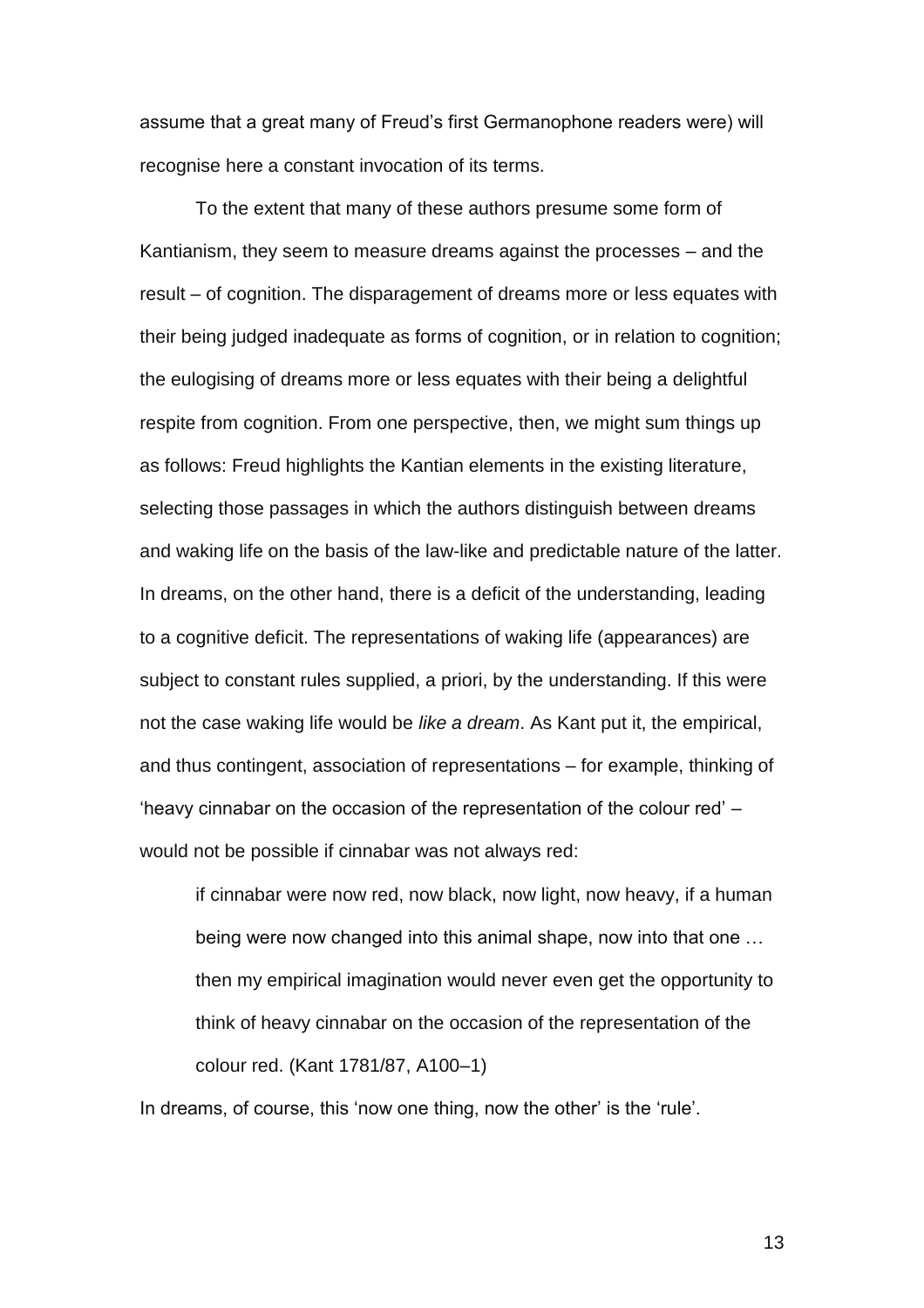If we follow this epistemological tendency in *The Interpretation of Dreams*, we would then see Freud distinguishing himself from his predecessors, not by opposing an anti-Kantianism to their Kantian presumptions, but by proposing an alternative set of rules or laws for dreams. If, for Freud, the mental processes of waking thought and of dreaming are distinct, this does not mean law-like processes for waking life and lawless processes for dreams, but rather different law-like processes for each. Following this epistemological interpretation one could then say that Freud did for dreams what Kant did for waking cognition: he uncovered the 'rules' of the relations between representations, albeit the 'rules', for Freud, are more properly considered as the *processes* of the dream-work. *The Interpretation of Dreams* can then, further, be seen as either committed to or instantiating a particular theory of knowledge, treating the dream as a particular kind of cognitive content, or its interpretation dealing with a particular cognitive problem.

Elsewhere, on more than one occasion, Freud compares himself to Kant or evokes Kant's philosophy in contexts that suggest that they share a common epistemology or at least a common epistemological problem.<sup>7</sup> When commentators tend to see Freud's relation to Kant primarily through the prism of epistemology, in relation to Kant's *Critique of Pure Reason*, they thus follow Freud's own lead.<sup>8</sup> It is this epistemological approach that leads Freud to separate off the dream as a peculiar object of knowledge and to distinguish, in

 7 For example in 1915, in the first section of 'The Unconscious' ('Justification for the Concept of the Unconscious'), SE XIV, 171. See also Bingswanger's reports of Freud's self-comparison with Kant in Tauber 2009, 4–7. Philosophers have often found the comparison convincing (for example Bergo 2004, 343–5; Sallis 2004, 1–4, 7, 9, 12–14).

 $8$  See Rockmore 2004, 22, 23, 31; Dreyfus 1976, xv-xvi; Sallis 2004.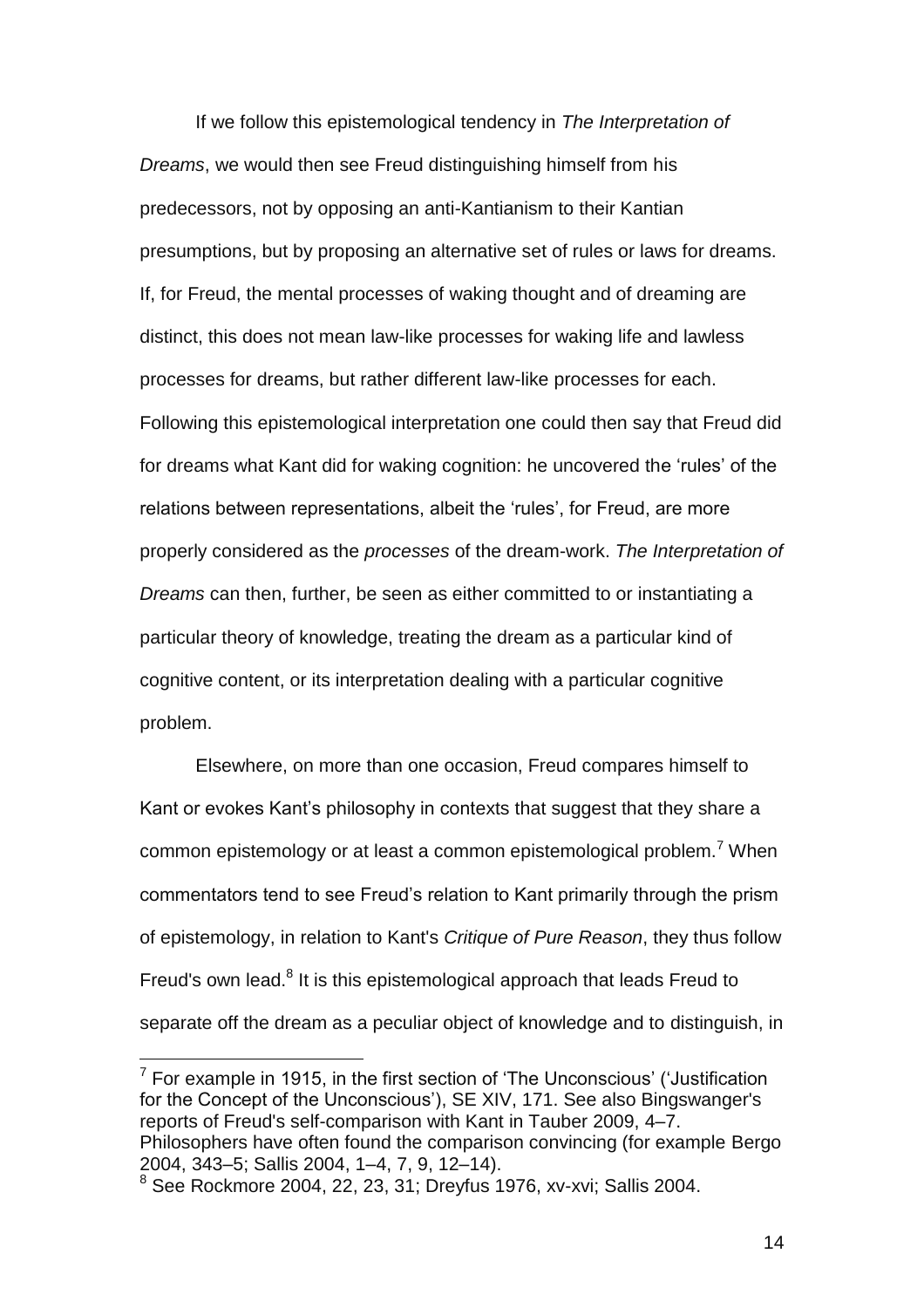the conclusion to Chapter VI, so definitively between waking thought and the dream-work.

But other aspects of *The Interpretation of Dreams* evoke another set of Kant's writings: those on dreams, fantasy and madness. These mostly, but not exclusively, belong to what are broadly called Kant's 'anthropological' writings. Concentrating on these aspects *The Interpretation of Dreams* – as I will show in the following section – we get a rather different view of Freud's book, one in which the relation between dreaming and waking thought is rather less straightforward and which is more feasibly understood as the foundation of Bion's theory of dreaming rather than a rejected alternative to it. But to justify this claim we need to look first at the relevant claims in Kant's anthropology, in order to see how they reverberate with both Freud's and Bion's thinking on dreams and dreaming.

## **3. The anthropological model**

Kant's anthropological works utilise the same a priori division of the 'faculties' or powers [*Vermögen*] of the mind (sensibility, understanding and reason) as the *Critique of Pure Reason*. But the focus of the anthropological works – and what perhaps makes them interesting for psychoanalysts – is more on the role of these faculties in dreaming and madness than on their 'proper' function in the construction of knowledge. What is particularly striking, though, is the relation between the 'proper' and the 'improper' states of the cognitive faculties. For Kant the failings or malfunctions of the cognitive faculties are, in some ways, an exaggeration of their 'proper' functions, a consequence of the strength of their idiomatic functioning, or a consequence of their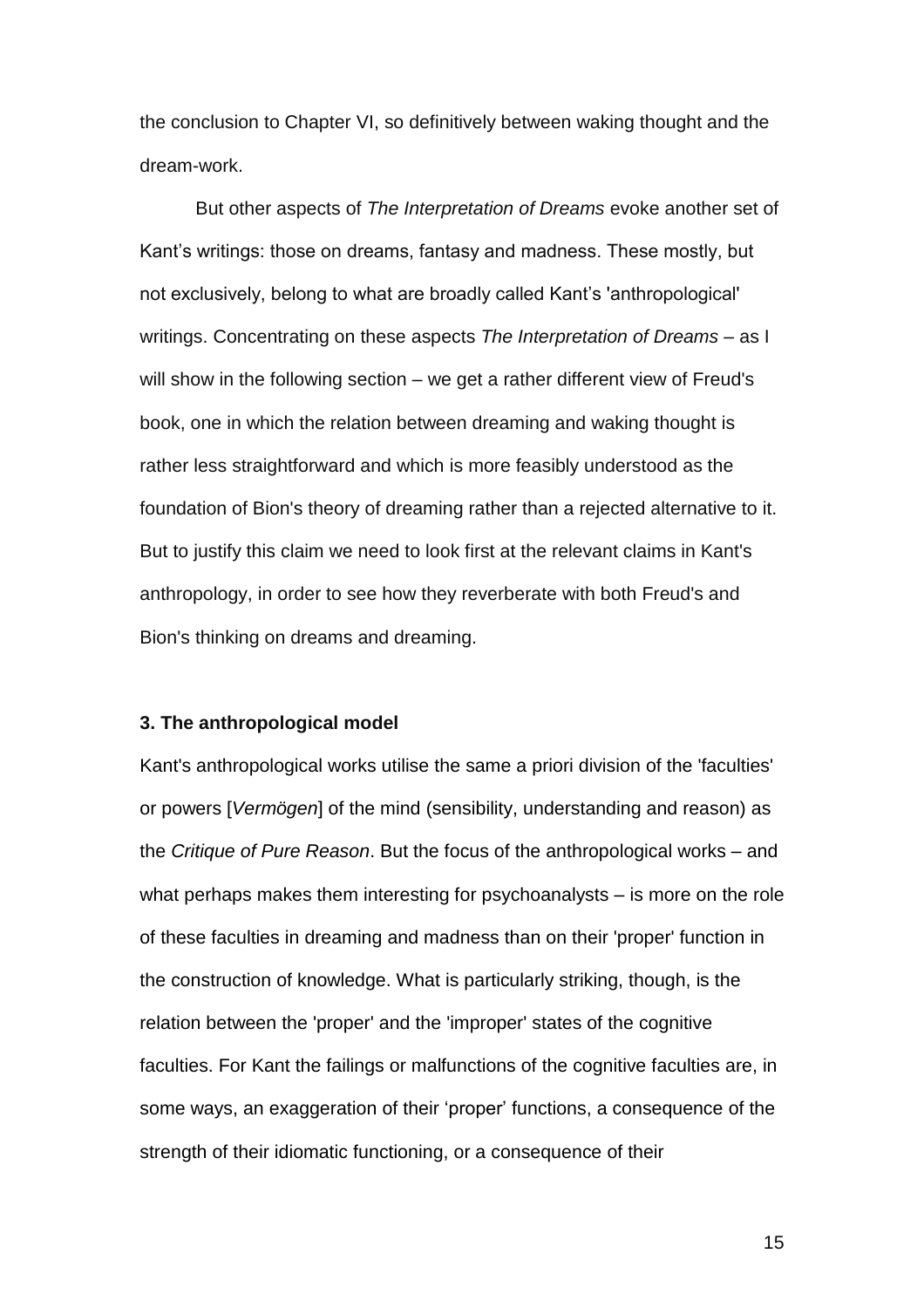independence from the other faculties. Furthermore, the discussion frequently invokes the dream as a mediating or ambiguous phenomenon between the proper and the improper functions of the faculties.

In Kant's *Anthropology From a Pragmatic Point of View* this is particularly the case with the faculty of imagination. The 'positive' aspect of the faculty of the imagination  $-$  its proper function  $-$  is almost indistinguishable from its errant aspect. In the context of the *Critique of Pure Reason* Kant calls the subjective play of the imagination without objective grounding 'a mere dream' (Kant 1781/87, A202/B247). In the context of the *Anthropology* its unmooring from any objective grounding is characterised both positively and negatively in terms of its capacity for invention. Invention governed by choice – such as that of artists – is called composition or fabrication; involuntary invention is called fantasy (*Phantasie*). 'We play with the imagination frequently and gladly', Kant writes, 'but imagination (as fantasy) plays just as frequently with us, and sometimes very inconveniently.'<sup>9</sup> The involuntary invention of images in sleep is called dreaming. The involuntary invention of images while awake, when imagination plays with us, is often said to be dreaming while awake. $10$ 

Later in the same book Kant offers us a slightly different and less elaborate empirical typology of forms of what he called, in an early (1764) anthropological essay, the 'maladies of the head'. Kant's terminology – in which he proposes names for types of mental malady and the kind of person afflicted by them – is not quite the same in the *Anthropology* and the 'Essay on the Maladies of the Head', but they agree in locating the nature of the

l

 $^9$  Kant 1798 284, 285. See also 289.

 $10$  See, for example, Kant 1798, 285, 309.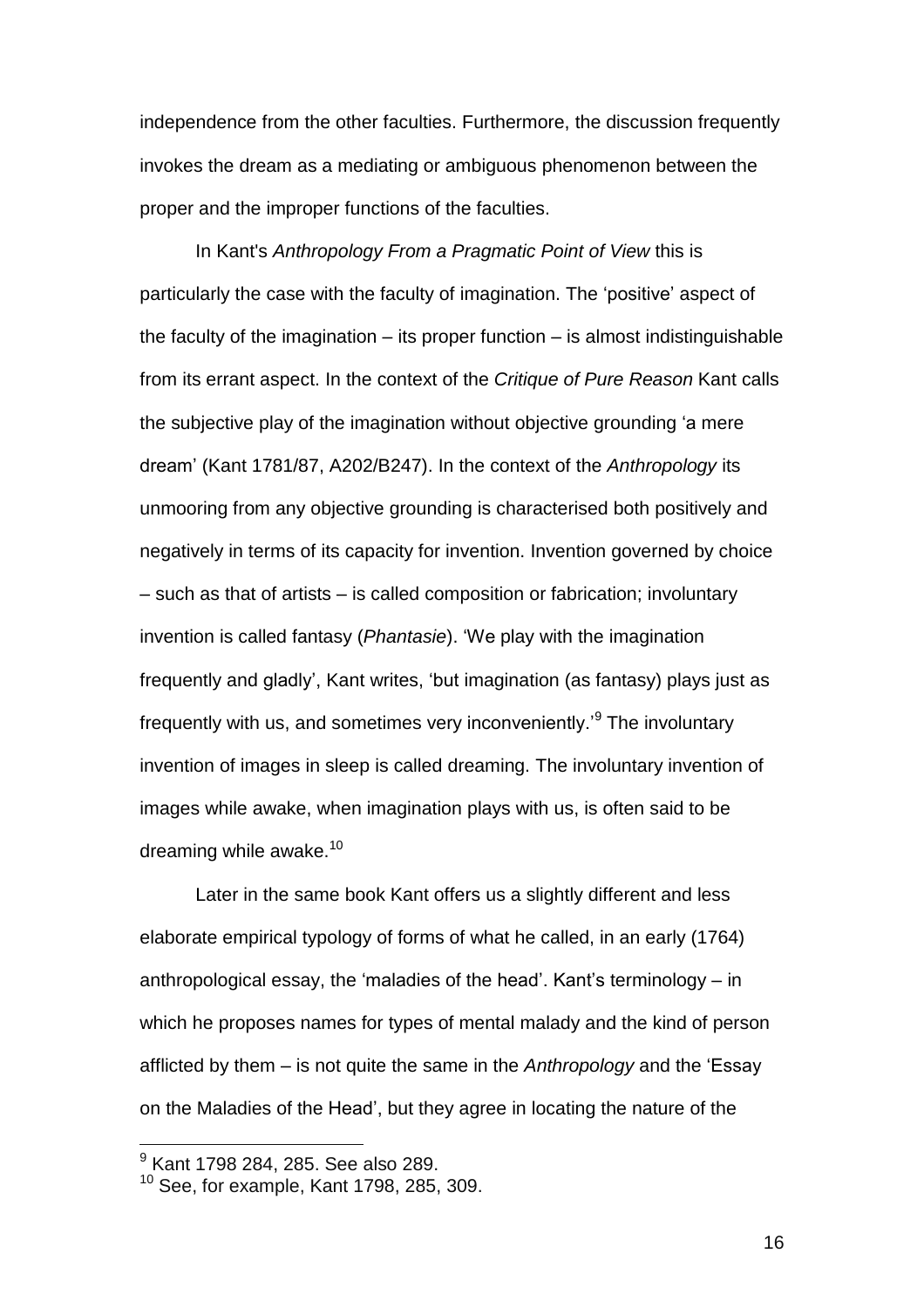variously named maladies in relation to the functioning of the different faculties. In the 'Essay on the Maladies of the Head' Kant distinguishes between maladies of 'impotency' and maladies of 'reversal' (*Verkehrtheit*) (Kant 1764, 69). The former, which he calls 'imbecility', are physiological in origin and incurable; they do not interest him any further. His focus is the maladies of reversal, which he calls *disturbances* of the mind or the head and divides into three main types: dementia (*Wahnsinn*), insanity (*Wahnwitz*) and derangement (*Verrückung*). Each involves a 'reversal' in the function or the process of one of the mental capacities or faculties.

The most interesting case is the third of these: derangement. The deranged person takes an image for a perception, representing 'certain things as clearly sensed of which nevertheless nothing is present'. In derangement the problem is thus with 'the faculty that awakens the concepts in the soul', that is, *sensibility* – or more particularly the recollective part of sensibility (broadly understood) that is called imagination. (Kant 1764, 70–76) Kant's explanation for the appearance of derangement in the 'Essay on the Maladies of the Head' is tied to an account of dreams. The healthy mind of every human being, Kant says, is always occupied 'with painting all kinds of images of things that are not present'; the creative, poetic capacity of some human beings actually brings these images into sensation, that is, gives them material form. (Kant 1764, 70) This 'painting of images' is also characteristic of the sleeping mind, which is, for Kant the dreaming mind. In the *Anthropology* he says that we can take it as certain that there is no sleep without dreams; without dreaming sleep would be the same thing as dying, and anyone who says that they do not dream has merely forgotten their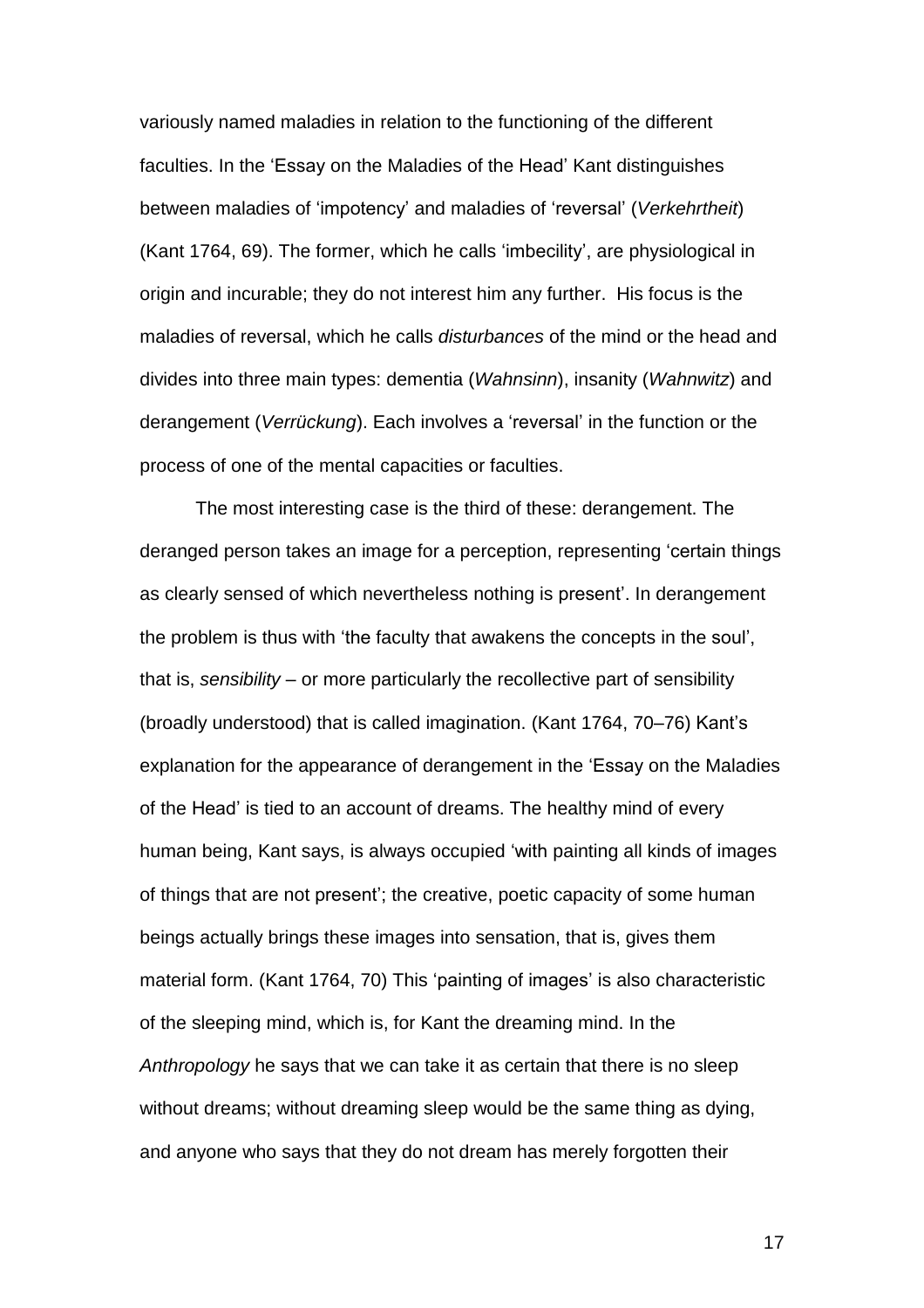dreams. (Kant 1798, 297–8) In the 'Essay on the Maladies of the Head' Kant also writes this:

One has no cause at all to believe that in the state of being awake our mind follows other laws than in sleep. Rather it is to be conjectured that in the former case the lively sensible impressions only obscure and render unrecognisable the more chimerical images, while they possess their strength in sleep, in which the access to the soul is closed to all outer impressions. It is therefore no wonder that dreams are held for truthful experiences of actual things, as long as they last. Since they are then the strongest representations in the soul, they are in this state exactly what the sensations are in being awake. (Kant 1764, 70)

As soon as we are awake we (usually, at least) see these chimeras for what they are. Even in that idle moment between sleeping and waking, when we gaze at the curtains or the wallpaper and sees human shapes in it, we are able to dispel this illusion the moment we want to. The deranged person, however, cannot dispel the illusion. They take their chimeras to be actual perceptual experiences: 'The deranged person is thus a dreamer in waking.' (Kant 1764, 71)

This idea is consistent through the 'Essay on the Maladies of the Head', the *Critique of Pure Reason*, the *Anthropology*, and indeed the *Critique of the Power of Judgment*. <sup>11</sup> The crucial point in it, made most explicit in the *Anthropology*, is that derangement is facilitated by the fact of the 'analogy' between image and perception: 'the power of the imagination, which puts material under the understanding in order to provide content for its concepts

l

<sup>11</sup> See, for example, Kant 1781/87, B278; Kant 1790, 156.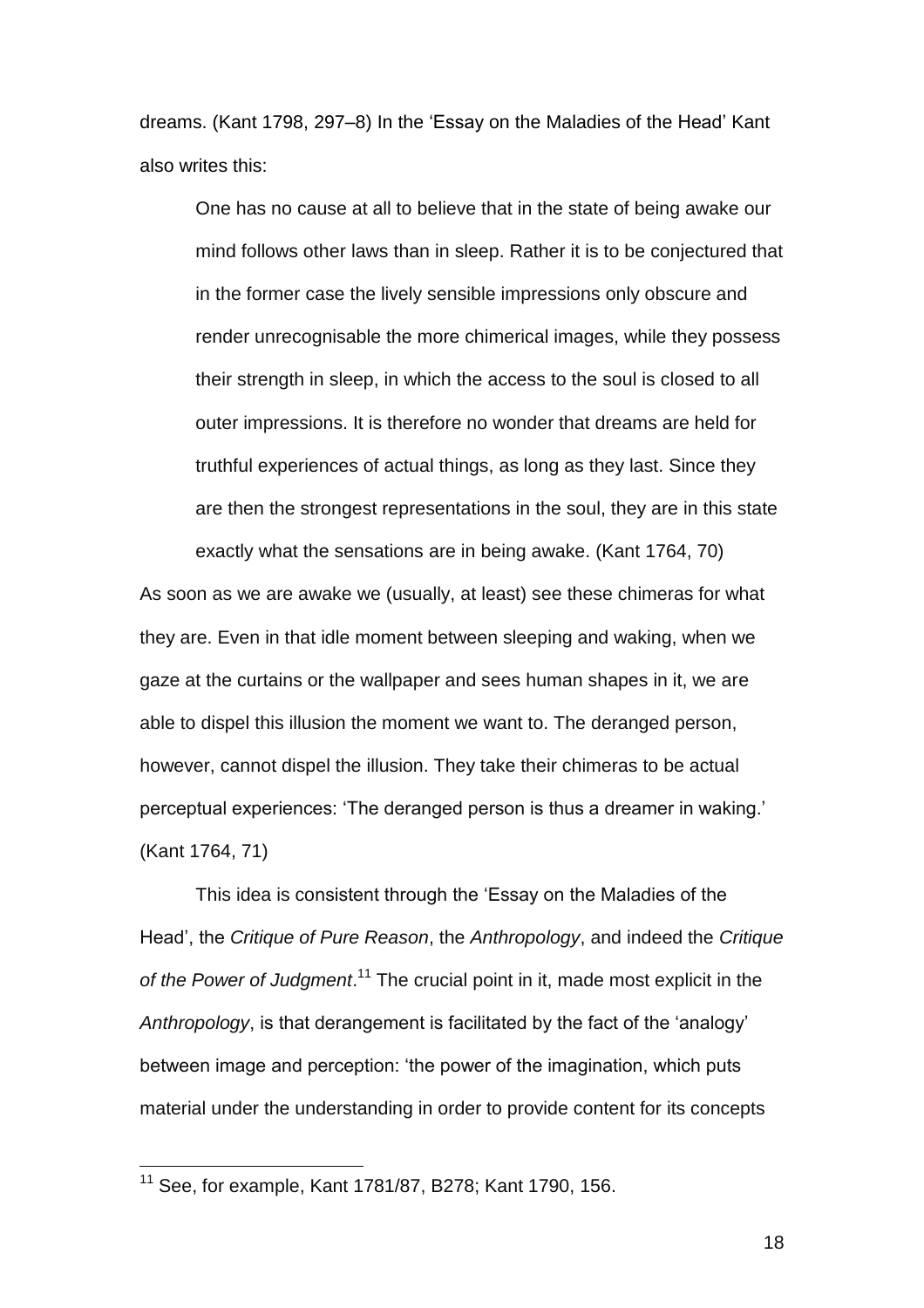(for cognition) seems to provide a reality to its (invented) intuitions due to the analogy between them and real perceptions.' It is testament to the strength of the power of the imagination that 'a person sees and feels outside himself that which he has only in his mind'. (Kant 1798, 280, 288)

But it cannot be said that fantasies of the imagination are the result of the faculty 'failing'.<sup>12</sup> Quite the contrary; the imagination is never more itself than under this free rein. As Monique David-Ménard says (2000, 85), it is merely a matter of a reversal in the balance of powers, imagination winning out over perception due either to the incapacities of the senses (in sleep) or because of the strength of the imagination itself. Moreover, the activity of the imagination is unceasing, the constant accompaniment of our sleeping state and of our waking perceptions of things that actually do exist. This being so, the activity of the imagination threatens constantly to overwhelm us when awake just as it does when we are asleep and dreaming. These dangers would not present themselves were it not the case that perception and imagination were inseparably intertwined, the latter (as empirical recollection) being necessary for the former. The imagination is a fundamental part of both functional perception at one end of a processual continuum and madness at the other. Imagination acts in exactly the same way in both. For Kant, the point of indifference between perception and fantasy is quickly reached, as the quotidian tendency for the imagination to impose itself is *perfectly normal*: 'this self-deception in sensations is very common … human beings do not see through an ordinary delusion to what is there but rather what their inclination

 $\overline{a}$ 

 $12$  Thus I cannot agree with Foucault (1961, 68–9) that the 'privileged domain' of the *Anthropology* is 'where they show their failings … the movement by which the faculties, distancing themselves from their center and their justification, become other than themselves, illegitimate.'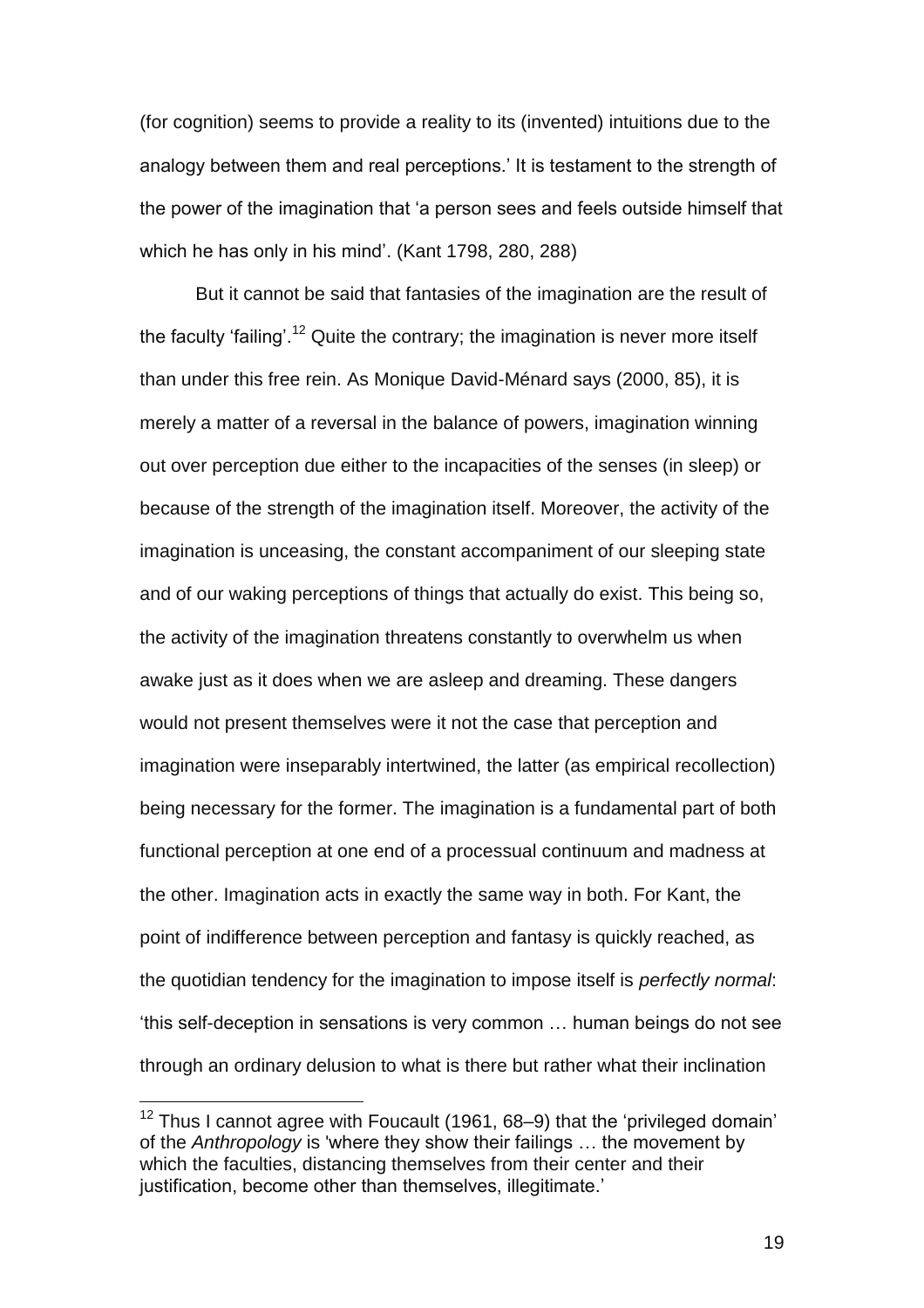depicts for them: the natural history collector sees cities in Florentine stone, the devout person the passion in the speckled marble, some lady sees the shadow of two lovers on the moon in a telescope, but her pastor two church steeples.' (Kant 1764, 71–2)

Although derangement in all its forms involves the imaginative analogue of perception being taken for perception, Kant distinguishes between its mild and severe forms. In the mild case we call a person so afflicted a 'fantast' (*Phantast*); the hypochondriac is the most common example ('subject to illusory sensation of his own state'). The severe case is called, variously, the enthusiast (*Schwärmer*), the fanatic (*Fanatiker*) or the visionary (*Visionär*). This is 'a properly deranged person with presumed immediate inspiration and a great familiarity with the powers of the heavens. Human nature knows no more dangerous illusion.' (Kant 1764, 71, 72, 73) Kant's 1766 text *Dreams of a Spirit-Seer Elucidated by Dreams of Metaphysics* is a case history of a visionary: Emanuel Swedenborg. Here Kant distinguishes between the 'true' (sleeping) dreamer, the waking dreamer (the person absorbed in his own fantasies, who nevertheless can still distinguish between the fantasies 'inside' him and the objects of external perception) and the 'dreamers of sense' (*Träumer der Empfindung*), who, like Swedenborg, cannot distinguish between fantasy and reality. (Kant 1766, 329–30) Swedenborg's condition tallies with Kant's most general description of 'mental illness': 'the tendency to accept the play of ideas of inner sense as experiential cognition, although it is only a fiction', or, 'dreaming when awake' (Kant 1798, 272). Thus for Kant derangement, dream and waking perception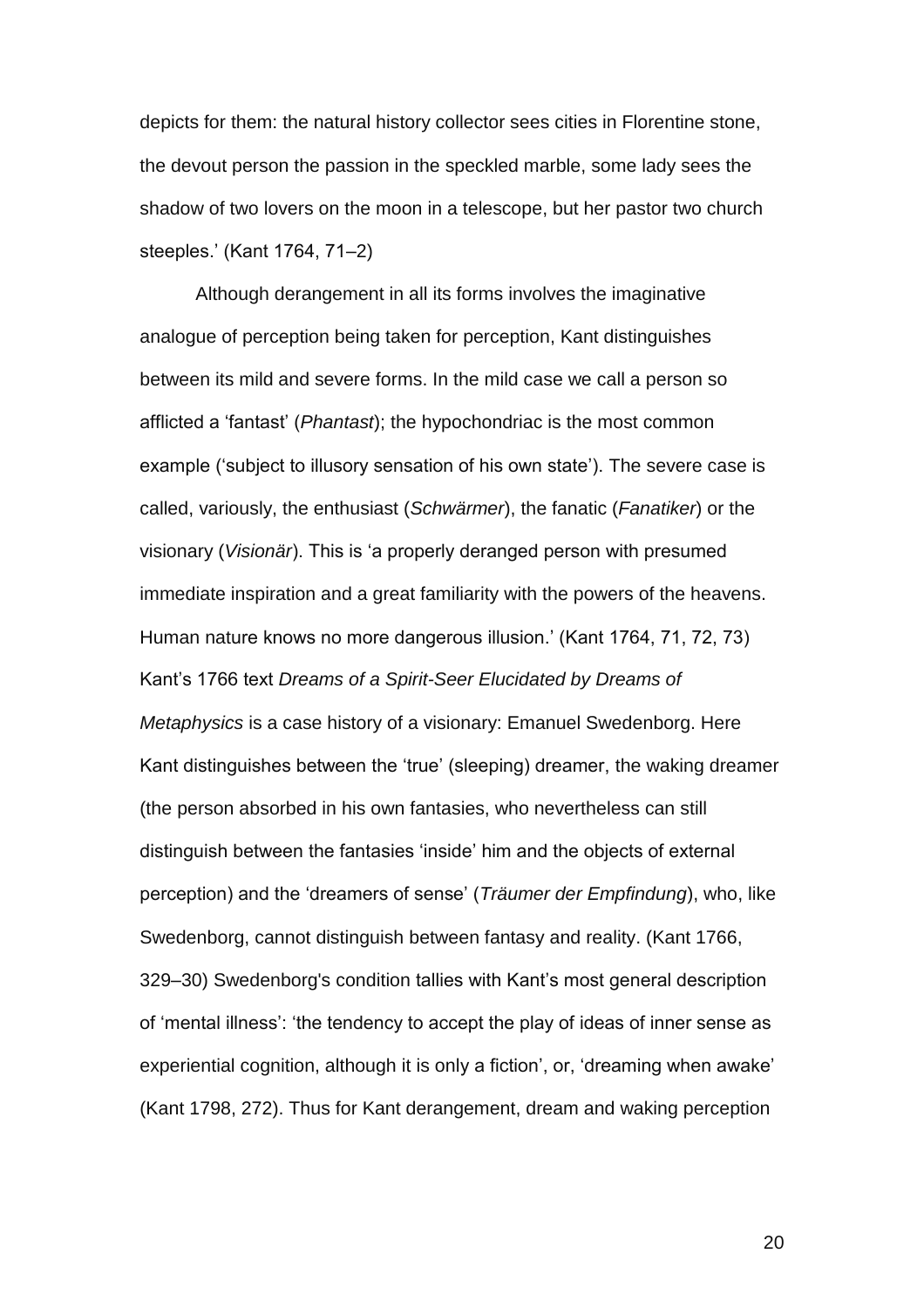are not three distinct psychical processes but three possible orders or three layers of sense, overlapping and bleeding into each other.

## **4. Bion, dreaming, alpha function**

The fundamental difference between Kant's anthropological discussions of the place of dreams in mental life and the epistemological presumption of Freud himself (especially in Chapter I of *The Interpretation of Dreams*) concerns both *the faculty* thought to be responsible for the peculiarity of dreams and *the state of that faculty* in the process of dreaming. When, as is explicit in Kant's anthropological writings, the dream is the result of the specificity of imagination dreaming does not involve any special mental process; rather, some of the perfectly normal processes of the faculty, also at work in waking perception, come to the fore. The dream is the proper product of the imagination in its healthy functioning, not an improper by-product of its deficient state. On the other hand, when the peculiarity of the dream is approached as an epistemological problem, as with Freud's presentation of many of his Kantian predecessors, its peculiarity is attributed to a deficit or failure of the understanding (failure to supply the categories and so on). The anthropological position identifies the 'normal' reproductive function of the imagination as common and essential to both dreaming and waking perception, whereas the epistemological account of dreams that Freud extracts from the literature and his own epistemology of dreams posits a cut between them. In Kant's account the ostensible point of difference between dreaming and waking is that the 'deception of the senses', the illusion, in the dream is easily dispelled on waking; even so, the imagination does not cease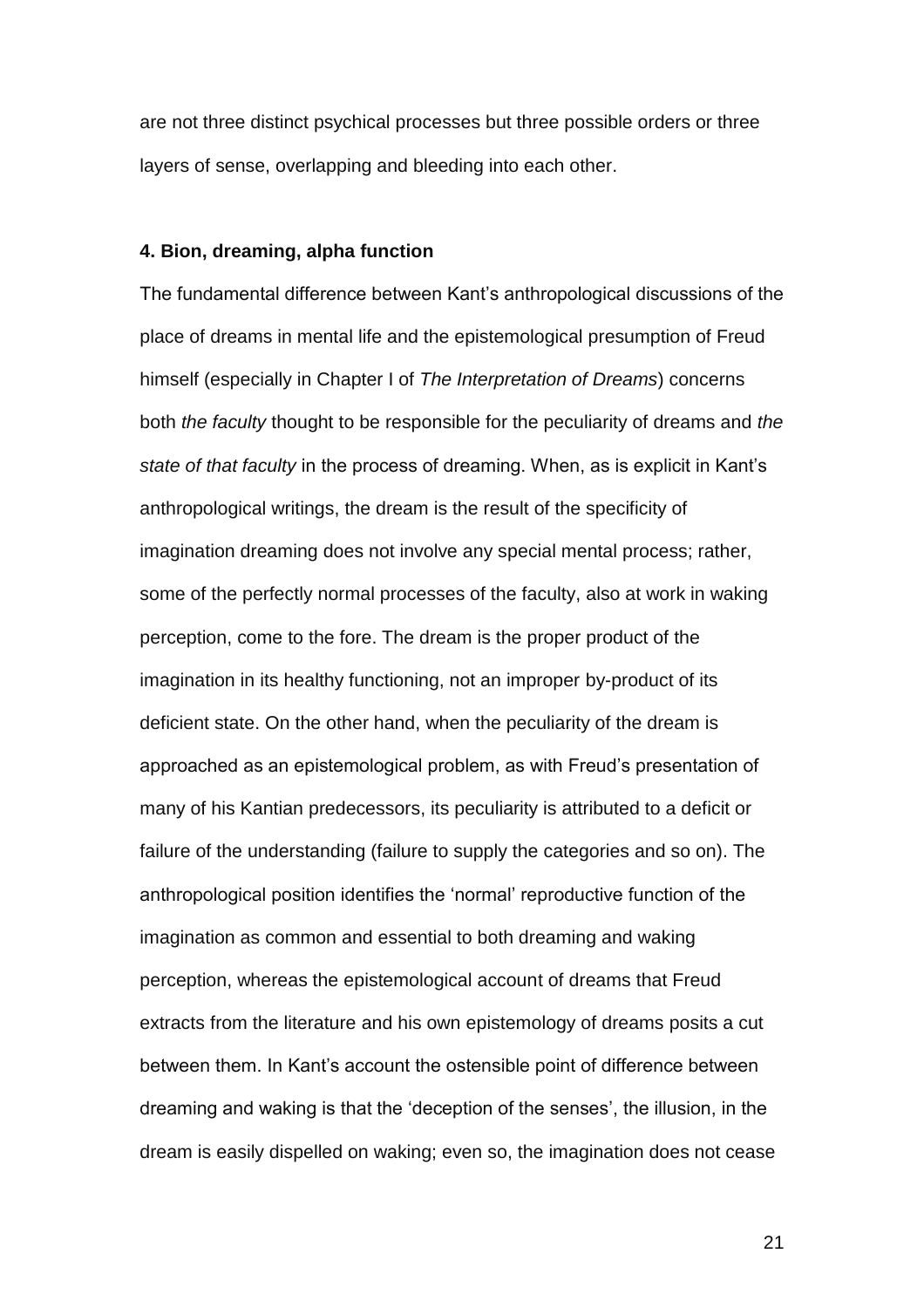to occupy itself 'with painting all kinds of images of things that are not present', as if the 'dream' is the constant imaginative companion of waking life, rendered 'obscure and unrecognisable' (Kant 1764, 70) by the vivacity of perception, but *at work* nevertheless. The distinction between dreaming and waking perception is held in the balance between them. But from an epistemological point of view, focused on the role of the logical functions of the understanding, the distinction between dreaming and waking perception is a qualitative one, a difference of mental process.

Pulling this together we see that the Kantianism of Freud's predecessors, *at least as Freud presents them*, and of a number of the recent commentators on the relation between Kant and Freud, betrays a prejudicial priority of epistemology, presuming that the essential question concerns the role of the faculty of the understanding. It also presumes the model of the knowing subject (or the balance of powers in the act of cognitive judgement) as the measure against which the dreaming subject is judged, isolating the dream as a determinate bounded phenomenon, cut off from waking perception, and constituting a specific epistemological object. In the anthropological model, on the other hand, the dreaming subject and the knowing subject are bound together through the function of the imagination. The ceaseless play of the imagination ensures that *the knowing subject always also dreams while it knows* and the distinction between dream, perception and derangement, although not dissoved, are certainly less clear than the epistemological model suggests.

The parallels between this 'anthropological' approach and aspects of Bion's theory of dreaming will no doubt have already struck many readers.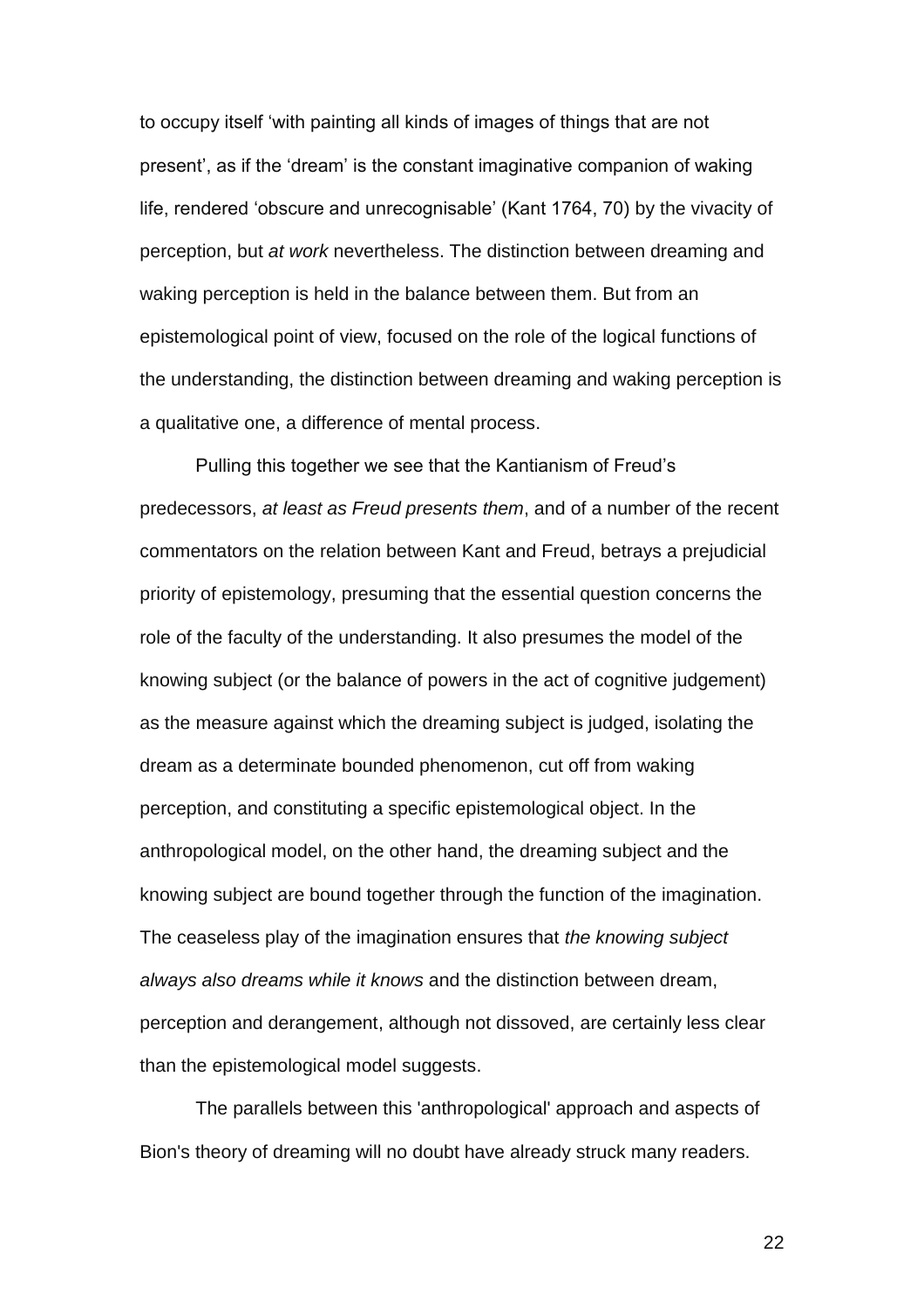Bion effectively expanded the scope of what counts as a 'dream' or as 'dreaming', and most particularly in insisting that one dreams while awake quite as much as while asleep: '*Freud* says Aristotle states that a dream is the way the mind works in sleep: *I* say it is the way it works when awake'. (Bion 1992, 43) Bion, as is well known, was peculiarly well versed in the history of Western philosophy and was particularly familiar with Kant's theory of knowledge, often referring to elements from *The Critique of Pure Reason*. The claim is often rightly made, further, that Bion's work is not just influenced *by* epistemology; it is itself partly philosophico-epistemological in nature.<sup>13</sup> (See, for example Fischbein and Miramór 2015; Sandler 2006). But Bion's psychoanalytic epistemology is in fact a radical synthesis of what I have presented here as the 'epistemological' and 'anthropological' aspects of Kant's work.<sup>14</sup>

This is most evident in Bion's notion of dream-work-α, which appears to combine the epistemological function Kant assigned to the a priori aspects of the faculties of sensibility and understanding (giving form and intelligibility to the 'material' supplied by sensibility) and the 'anthropological' insight into the functions that cut across dreaming and waking thought: 'Dream-work-α is continuous night and day.' (Bion 1992, 63) Bion suggests that dream-work-α (or simply 'α') 'ideogrammaticizes' 'impressions' (sometimes called β- or betaelements) in a process of transformation that renders the impressions durable, and hence able to be stored and recalled, and able to be connected

 $\overline{a}$ 

 $13$  Bion's 'A Theory of Thinking' (in Bion 1967) is perhaps the best example of this.

<sup>&</sup>lt;sup>14</sup> This is not to suggest that Bion knew Kant's anthropological work; sources suggest that he did not have these works in his library. (Noel Smith 2013, 125) Certainly he did not refer to them in his published works.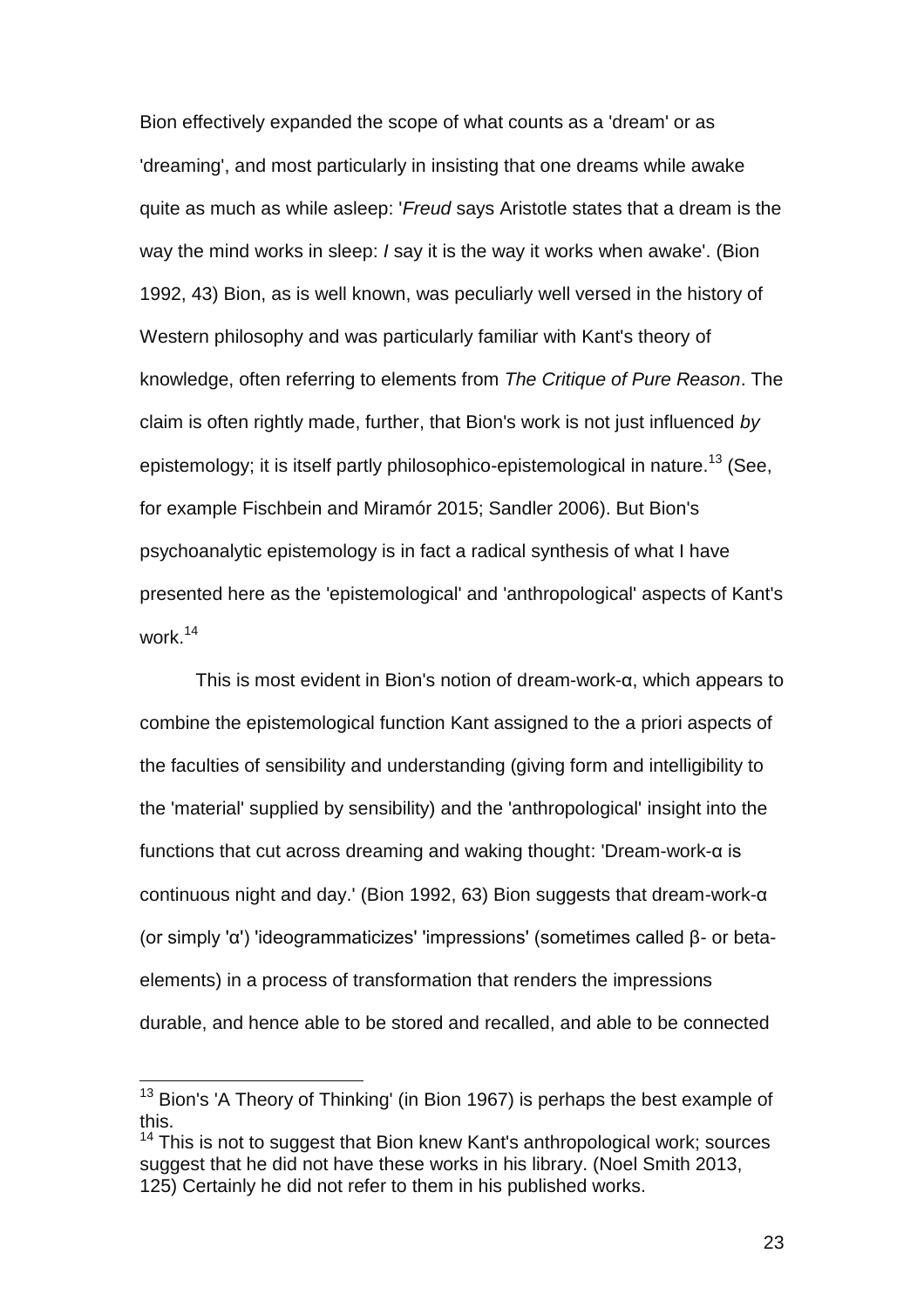to each other. (Bion 1992, 64, 67) This is not something other than conscious and unconscious rational thought; it is rather its condition of possibility. (Bion 1992, 150, 181) It is also the condition of possibility for 'dreaming' in the usual sense, referring to the sleeping dream. In *Learning From Experience* Bion sums it up thus: 'the "dream", together with the alpha-function, which makes dream possible, is central to the operation of consciousness and unconsciousness, on which ordered thought depends.' (1962, 16) At the same time, dream-work-α is also crucial to establish and maintain the differentiation between conscious and unconscious, the absence of which is characteristic of psychosis. Dream-work-α establishes a 'contact-barrier' which marks 'the point of contact and separation between conscious and unconscious elements and originates the distinction between them.' (Bion 1962, 17) Just like Kant's 'deranged' person, the person who lacks dream-work-α (and who thus cannot 'dream') struggles to distinguish between external and psychical reality, or to develop a 'sense of reality'. (Bion 1962, 42)

Bion's contribution here is enabled by a new approach to central aspects of Freud's theories, particularly as it allows him to think the crucial inter-relatedness and inter-dependency of functions or processes or aspects across the psyche.<sup>15</sup> So for Bion 'the conscious and the unconscious thus constantly produced together do function as if they were binocular [and] therefore capable of correlation and self-regard.' (Bion 1962, 54) Further, 'dreaming' in the extended sense is a function that both unites and separates sleeping and waking and conscious and unconscious. In short, and cast

l

 $15$  Thus I agree with Sandler (2006) and Fischbeing and Miramón (2015), *contra* Schneider (2010), that there is no 'paradigm shift' (Schneider 2010, 91) between Freud's and Bion's work on dreaming.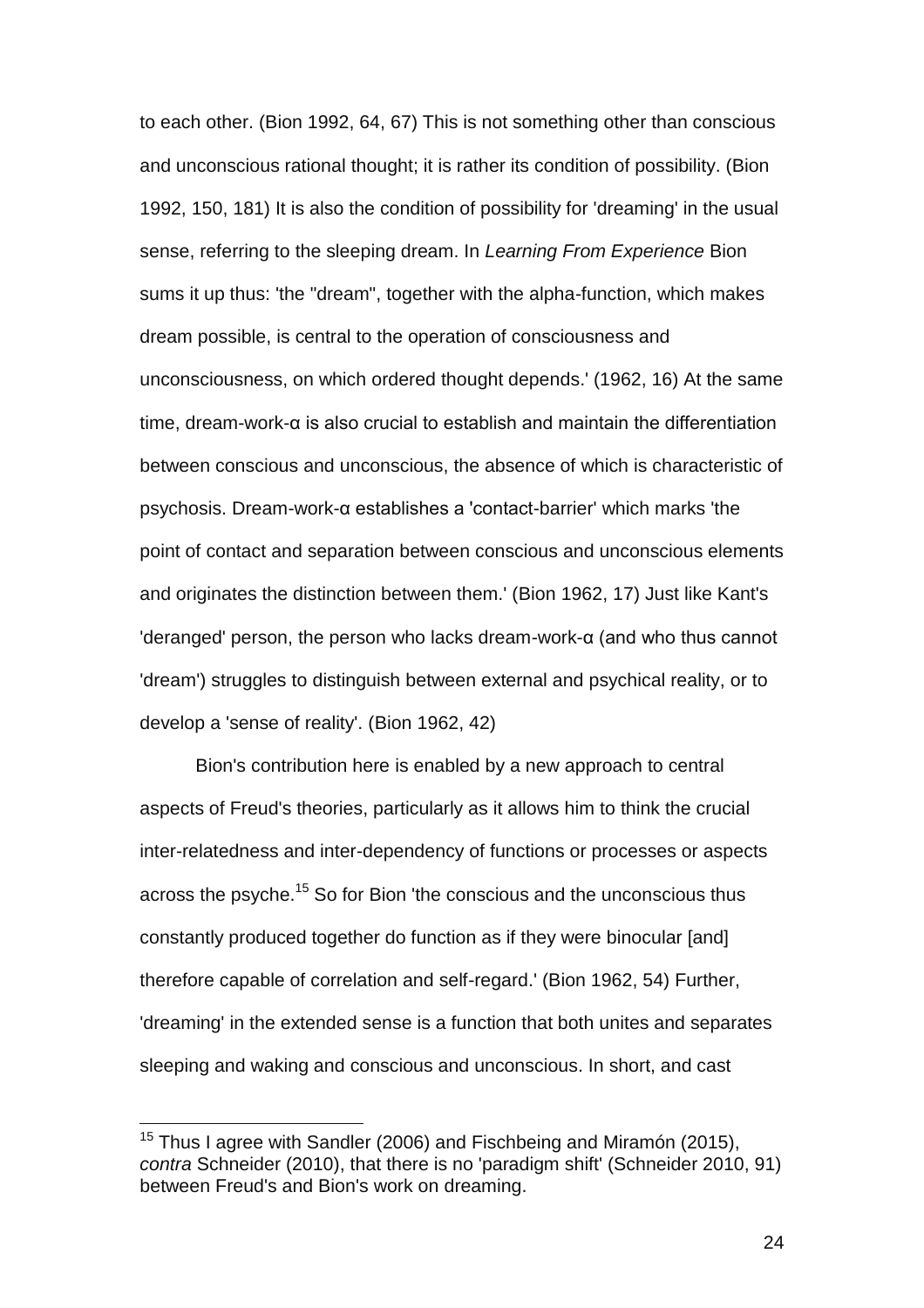explicitly in terms of a revision of Freud's theory of dreams, Bion asks: 'is it not possible that the mechanisms that Freud describes as peculiar to dream-work are in reality found to be operating over a wide area of the psyche and in a great number of different functional fields?' (Bion 1992, 138)

## **5. Dream-work, day and night**

As I have tried to show, this possibility is already raised, *mutatis mutandis*, in Kant's anthropological work on dreams, fantasy and madness, which suggests that on this point Kant's anthropological work might legitimately bee seen as a precursor to psychoanalysis. But the main point that I want to make is that this possibility is also *already part of Freud's theory of dreams*, and that we may see this by distinguishing (on Kant's model) between the epistemological and 'anthropological' approaches within *The Interpretation of Dreams*. The contradiction between the explicit conclusion of Chapter VI – that the dream-work is *completely different* from waking thought – and the opposite tendency of the thrust of most of the rest of the book is the result of the tension between these two approaches. Approaching the problem in epistemological terms Freud does indeed treat the dream-work as separate from waking thought. But the 'anthropological' approach that runs alongside the epistemological tendency actually presumes that the mechanisms of the dream-work are also operating continuously across all aspects of waking life too, opening the way for the idea that becomes explicit in Bion's work: the importance of the 'dream-work' to a whole range of psychic functions.

The justification for the claim that the expanded view of the dream-work is already part of Freud's theory of dreams must centre on his discussion of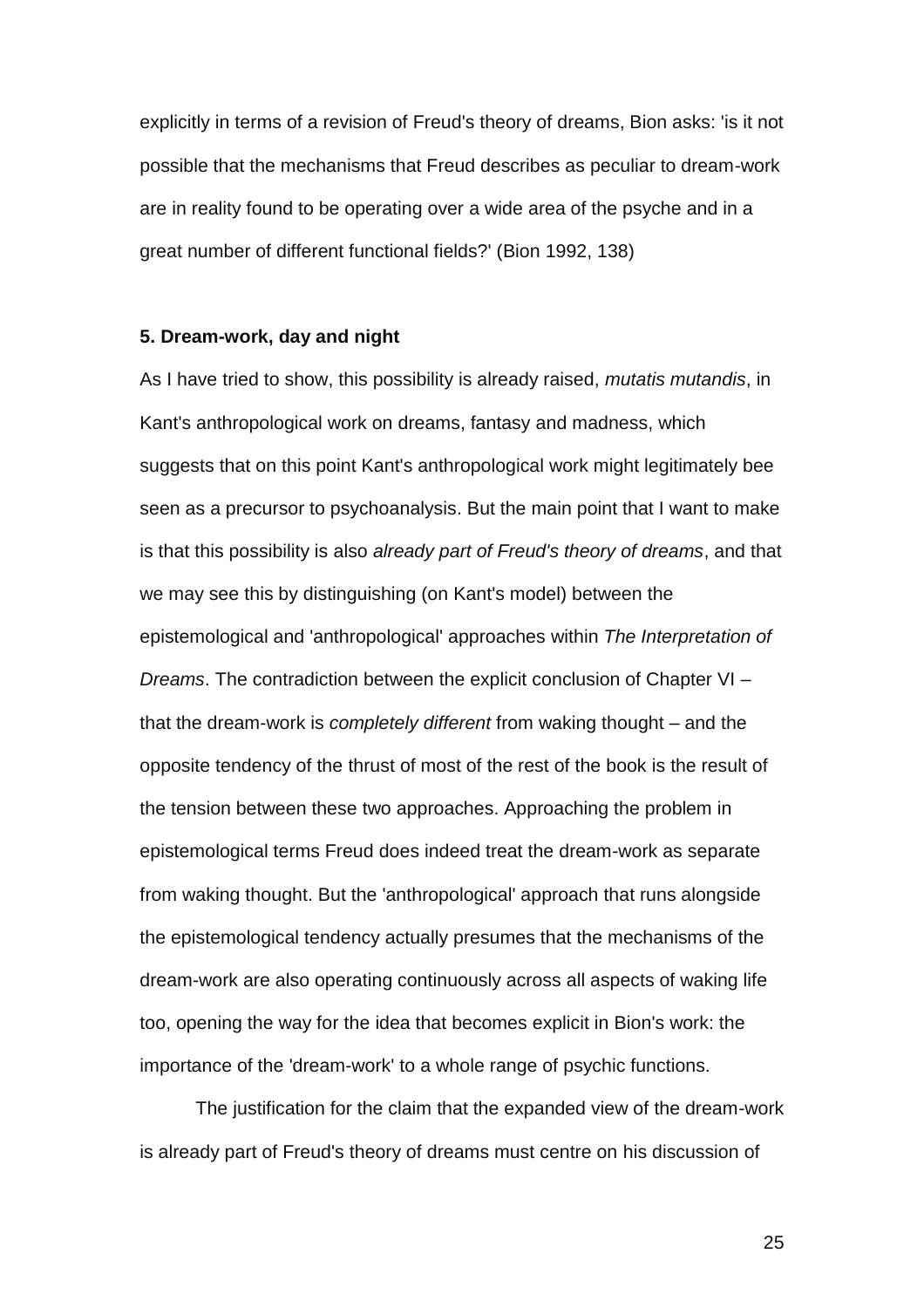the dream-work itself in Chapter VI of *The Interpretation of Dreams*. Here Freud outlines the specific 'factors' (*Momente*) in the dream-work: i) the processes of displacement and condensation); ii) the need to avoid the censor; iii) considerations of representability (that is, the practical question of how ideas can be represented in displaced or condensed forms and the shift from verbal expression to 'thinking in images'); and iv) secondary revision.<sup>16</sup> The discussion of the dream-work then often takes the form of statements about what it (in contrast with waking thought) does not and *cannot* do: it does not carry out any calculations; it does not create speeches; it does not actually perform any intellectual activity; it does not make any judgements; it cannot make an argument; it only translates dream thoughts according to the four previously identified factors in the construction of a dream. <sup>17</sup> This follows on from claims in Chapter V concerning the inability of the dream to express logical relations in its *content* (SE IV, 312), which is itself, for Freud, a consequence of the transformation in the mode of expression (there are, however, ways of expressing logical relations in the *form* of the dream, SE IV, 314–5). Freud's conclusion at the end of the section on secondary revision then emphasises the extent of the difference between normal waking thought and the dream-work. The factors that go to make up the dream-work are

peculiar to dream-life and characteristic of it. This dream-work proper diverges further from our picture of waking thought than has been supposed even by the most determined depreciator of psychical

 $\overline{a}$ 

 $16$  Freud also often refers to overdetermination as one of the essential factors in the dream work, but to the extent that its mechanism is 'a transference and displacement of psychical intensities' (SE IV, 307), the formations to which overdetermination gives rise can be seen in terms of displacement (especially) and condensation.

 $17$  See SE IV, 450–1, 445, 459, 545.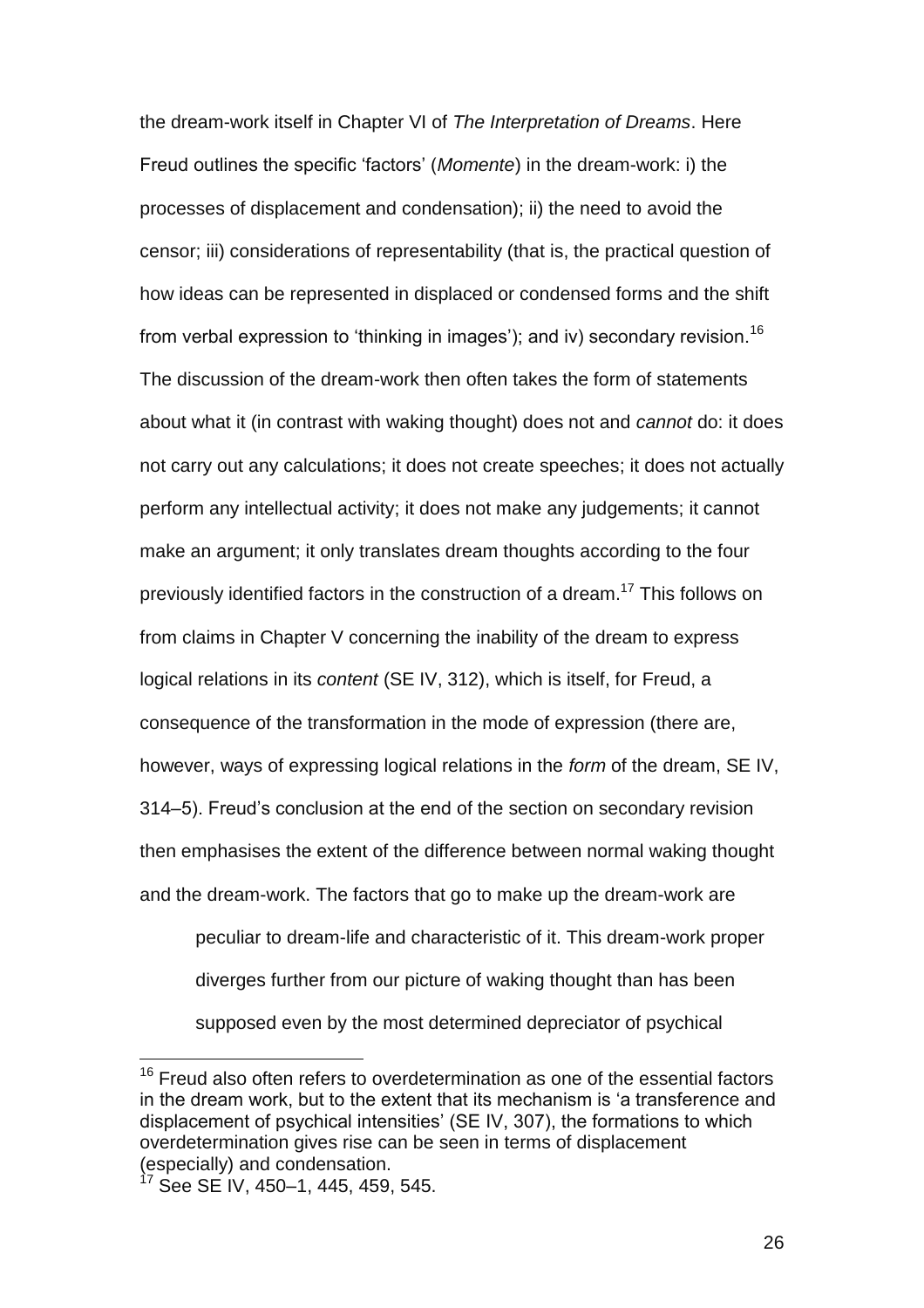functioning during the formation of dreams. It is not that it is more careless, more irrational, more forgetful and more incomplete than waking thought; it is completely different from it qualitatively and for that reason not immediately comparable with it. (SE V,  $507$ )<sup>18</sup>

This is the conclusion that seems so much at odds with Bion's work, for example. But surely the overwhelming tendency of *The Interpretation of Dreams* leads to the opposite conclusion. It can easily be demonstrated, with examples from Freud himself, that each of the four factors in the dream-work can be seen at work in waking thought too: in jokes, in the 'linguistic tricks of children [*die Sprachkünste der Kinder*]' (SE IV, 303), in parapraxes, literary forms and visual art, symptoms, and so on. To cite just one other work, *The Psychopathology of Everyday Life* contains a discussion of the process of displacement in misremembered names, even using the same image of a rebus or picture-puzzle (SE VI, 5) used to characterise dreams in the earlier book. It also discusses the process of displacement in screen memories (SE VI, 43–5) and offers numerous examples of condensation in waking phenomena.

Within *The Interpretation of Dreams*, however, the case of secondary revision or elaboration (*sekundäre Bearbeitung*) is especially egregious. By identifying the factor of secondary revision the work of the censoring agency previously said to have only a defensive, and not a creative, relation to the dream (SE IV, 146) is now seen to take a part in its construction. (SE V, 489)

 $\overline{a}$ 

<sup>18</sup> Translation modified. Freud writes: '*Sie is nicht etwa nachlässiger, inkorrecter, vergeßlicher, unvollständiger als das wache Denken; sie is etwas davon qualitativ völlig Verschiedenes und darum zunächst nicht mit ihm vergleichbar*.' (499) Strachey's translation of the first half of this sentence reads: 'The dream work is not simply more careless, more irrational, more forgetful and more incomplete than waking thought'; it softens Freud's point.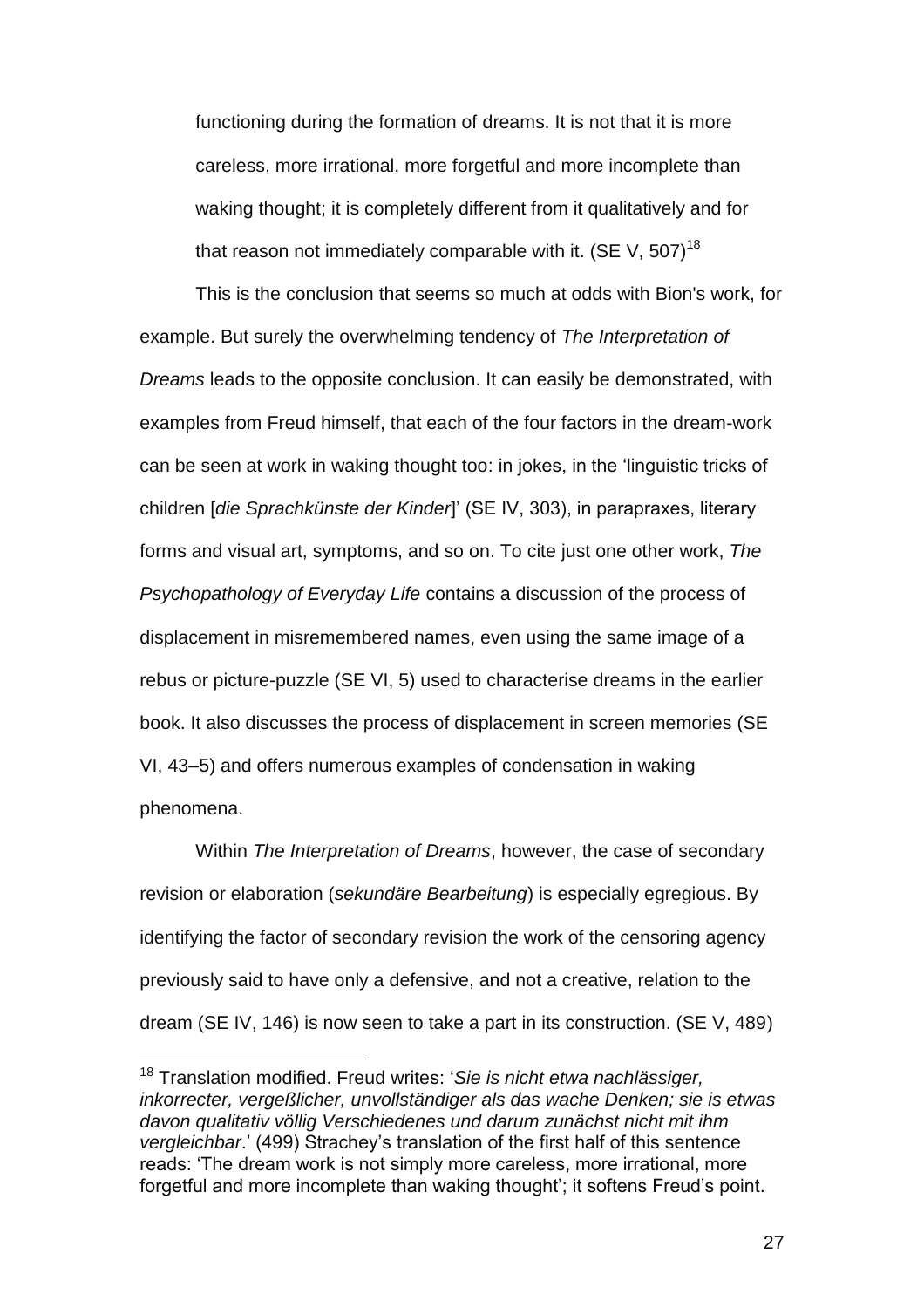Secondary revision (in *The Interpretation of Dreams*, at least) is definitely part of the dream-work, but introduced as a contribution to the content of the dream 'made by a psychical function which is indistinguishable from our waking thoughts.' (SE V 489) Freud writes that the function of secondary revision is the same as that 'which the poet maliciously ascribes to philosophers: it fills up the gaps in the dream-structure with shreds and patches', such that the dream 'approximates to the model of an intelligible experience' (SE V, 490) (thus this factor in dream construction is also sometimes characterised in terms of 'considerations of intelligibility'). Apparently logical and reasonable dreams 'have been subjected to a farreaching revision by this psychical function that is akin to waking thought'. (SE V, 490) A little later he says: 'There is no doubt, then, that it is our normal thinking that is the psychical agency which approaches the content of the dreams with a demand that it must be intelligible, which subjects it to a first interpretation and which consequently produces a complete misunderstanding of it.' Secondary revision is the contribution of 'normal thought' that gives the dream its 'final form'. (SE V, 500) Indeed: 'Our waking (preconscious) thinking behaves towards any perceptual material with which it meets in just the same way in which the function we are considering [secondary revision] behaves towards the elements of dreams. It is the nature of our waking thought to establish order in material of that kind, to set up relations in it and to make it conform to our expectations of an intelligible whole.' (SE V, 499) (The echo of this, *mutatis mutandis*, in Bion's 'alpha function' is easy to hear.<sup>19</sup>) In the later

l

 $19$  Which makes Meltzer's hostility to the concept somewhat puzzling. He calls secondary revision 'a shameful trick concept', used to 'caulk the whole leaky structure' of Freud's theory of dreams. (Meltzer 1984, 20)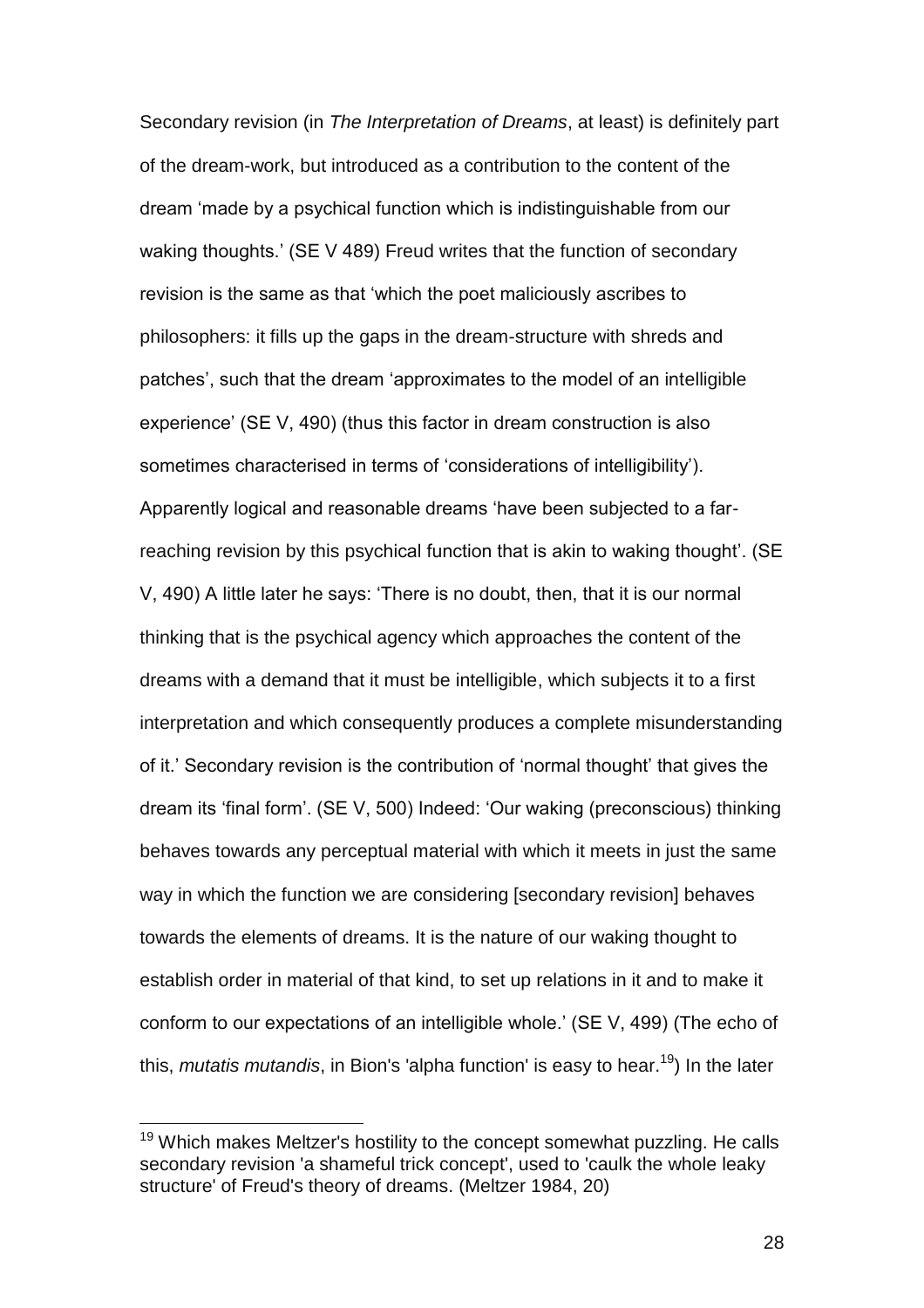*Totem and Taboo* (1913) this tendency is identified with the construction of systems of thought – delusional structures, but also the 'normal' operation of a rational intellect: 'There is an intellectual function in us which demands unity, connection and intelligibility from any material, whether of perception or thought, that comes within its grasp; and if, as a result of special circumstances, it is unable to establish a true connection, it does not hesitate to fabricate a false one.' (SE XIII, 95)

Thus, by the end of Chapter VI, while the explicit conclusion distinguishes absolutely between dream-work and waking thought, the implicit conclusion, based on the discussion of secondary revision in particular, is exactly the opposite. This, as I have suggested, is the result of two competing approaches to the question. On the one hand, it is the epistemological approach in *The Interpretation of Dreams* that leads Freud to distinguish dreaming from waking thought so definitively. (Meltzer has already identified this approach as the root of the problems with Freud's theory of dreams.<sup>20</sup>) According to this model, waking thought is understood as normal cognition, whereas the dream-work is understood as its quasi-pathological other. The settling of this idea is marked towards the end of the book, particularly in Chapter VII, by the prominence of the new description of waking thought and dream-work as, respectively, '*normal* mental activity' and '*abnormal* processes of thought'. (SE V, 592, emphases added.) The dream thoughts are said to undergo 'a series of transformations which we can no longer recognise as normal psychical processes and which lead to a result that bewilders us – a

l

 $^{20}$  See especially Chapter II, 'The Epistemological Problem in the Theory of Dreams', in Meltzer 2009.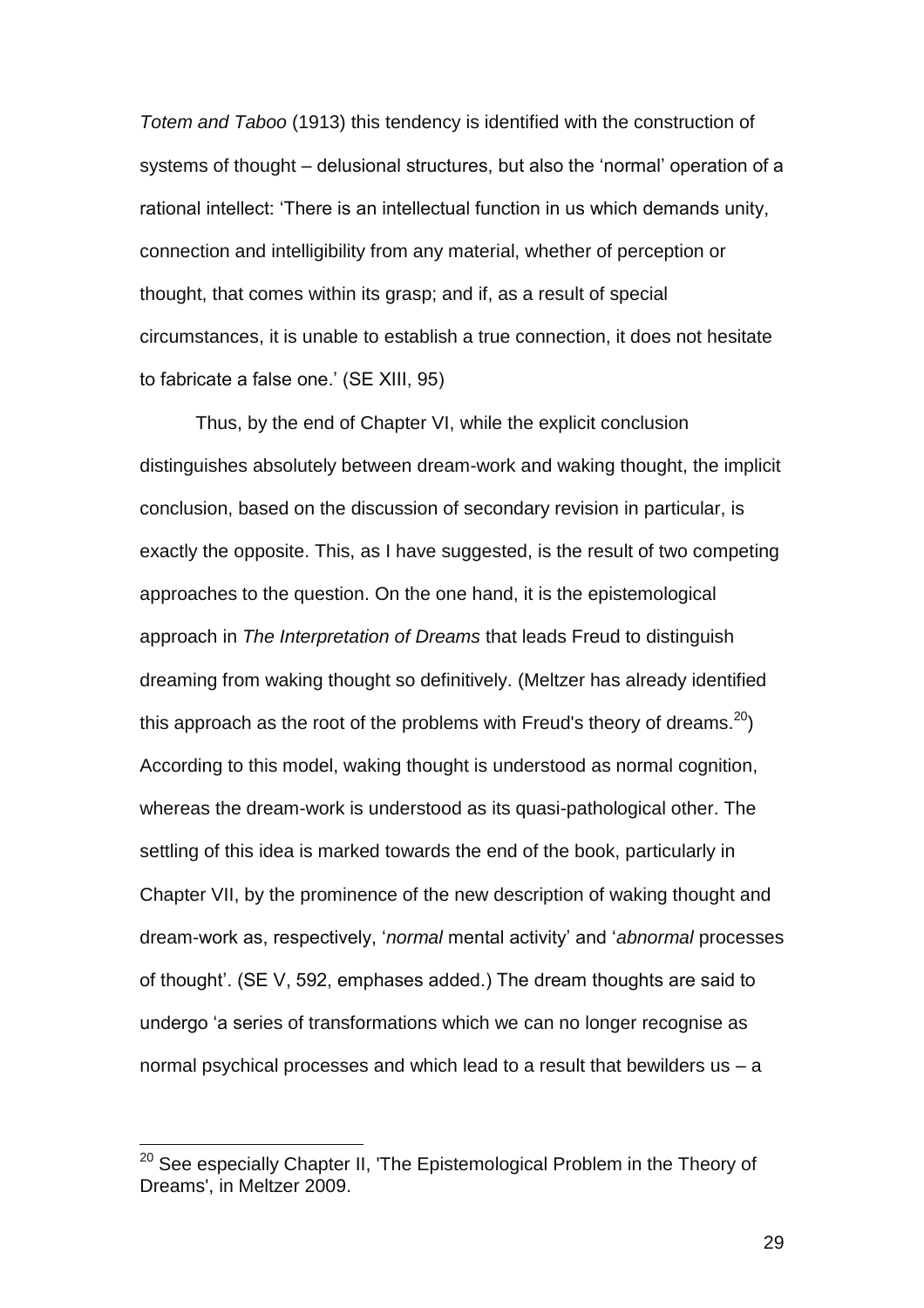psychopathological structure.' (SE V,  $595)^{21}$  The 'normal' and the 'abnormal' are 'two fundamentally different kinds of psychical process'. (SE V, 597) Freud saw it as a virtue of more recent work on dreams that it separated off the problem of dreams from that of sleep. Previously, he wrote in Chapter I, 'most writers on the subject have felt obliged to treat sleep and dreams as a single topic, and as a rule they have dealt in addition with analogous conditions on the fringe of pathology, and dream-like states, such as hallucinations, visions and so on.' (SE IV, 5–6) The distance produced by separating off the dream as a discrete object of knowledge, distinguishing it from related phenomena, is then not only echoed in the explicit result of the investigation, it *produces* this result: the psychical processes of the dreamwork are completely different from those of normal thought. This conclusion, unconvincing to and refuted by later psychoanalytic thinking on dreams, is the result of the epistemological approach in *The Interpretation of Dreams*.

On the other hand, to the extent that *The Interpretation of Dreams* echoes the anthropological approach, the dream-work remains embedded in the ebb and flow of everyday or 'normal' waking life. This suggests that the dream exhibits in exaggerated form aspects of the tendencies of waking life or 'normal' perception, to the extent that the latter is not a bald, flat, one-to-one correspondence between sense data and ideas but a complex process including what Kant identified as the necessary processes of the reproductive imagination. Or, if we insist that these processes (condensation, displacement, etc) are proper to dreams we should have to say that we do not cease to 'dream' when we wake – we do not cease to dream at all. This is not

l

 $^{21}$  See also SE V, 596.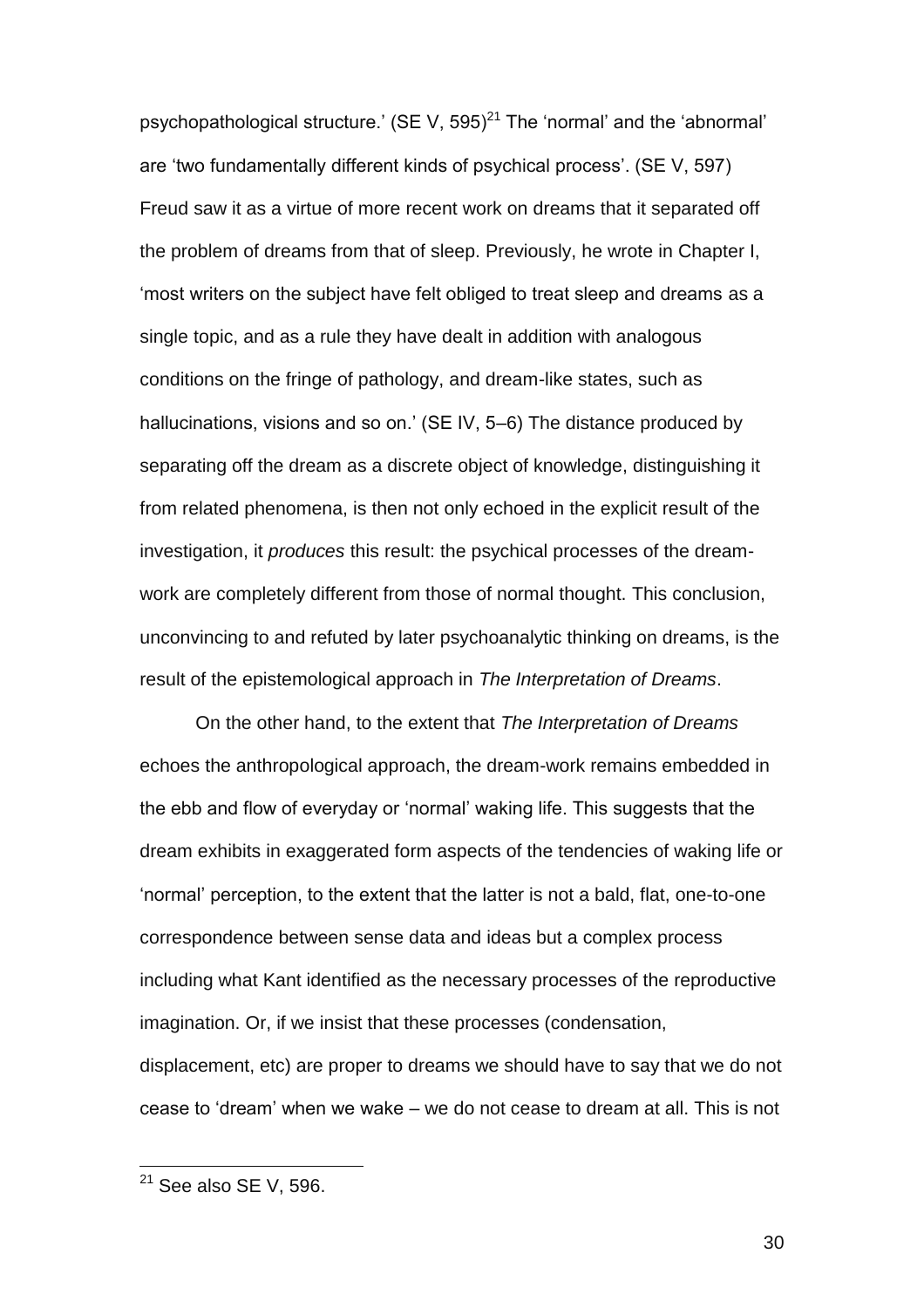to say that, in the ordinary course of events, we cannot distinguish between dreaming and waking thought; but it is to say – as Bion would later make explicit – that normal 'waking thought' has an oneiric lining.

It is also not at odds with the fundamental topographical theory of the psychical apparatus elaborated in Chapter VII of *The Interpretation of Dreams*. The picture of the psychical apparatus at which Freud arrives in Chapter VII is that of a 'reflex apparatus' 'compounded of ψ-systems' and moving from the direction of stimulus (*Pcpt*.) to (motor) discharge. (SE V, 537) Within these systems the motive for the construction of dreams is located in the system *Ucs*. According to Freud: 'If we describe as "progressive" the direction taken by psychical processes arising from the unconscious during waking life, then we may speak of dreams as having a "regressive" character.' (SE V, 542) The excitation from system *Ucs*. moves not forwards into *Pcs*. but backwards to *Pcpt*., such that dreams are described as the hallucinatory revival of perceptual images. Stressing that in both dreams and visions we 'attach belief' to the hallucinatory image (SE V, 535), Freud agrees completely with Kant's view of dreams and visions. Although Freud warns us against taking his spatial picture of the psychical apparatus literally, we follow his lead if we ask 'where' in it the dream-work happens. The answer must be: in system *Ucs*. If we say, therefore, that the 'dream-work' is as much a part of waking life as of the sleeping dream, we say no more than that unconscious psychical processes are at work in waking thought. And where is the analyst who would disagree with that? It remains true that, except in the psychoses, we can and must distinguish between dreams and waking reality; but this does not means that what is characteristic of the dream-work is alien to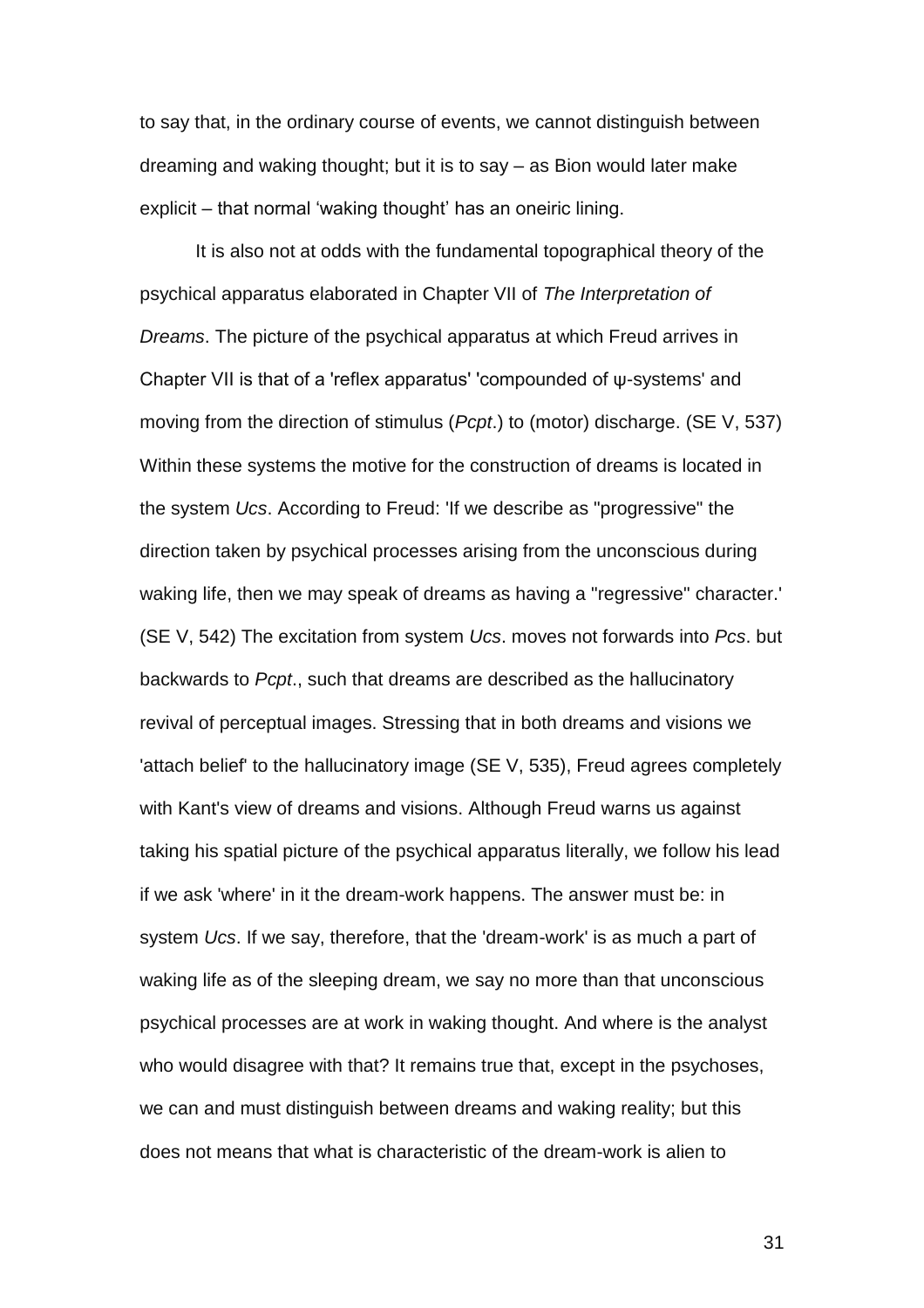waking life, even if it is alien to consciousness. This is the 'anthropological' insight from *The Interpretation of Dreams* upon which Bion builds.

Of course, one major difference between Bion's theory of dreaming and the received view of Freud's theory still remains. This concerns the *function* attributed to dreaming, and is often identified as the most significant point of divergence between the two thinkers (Meltzer 2009, Schneider 2010). Whereas Freud specified the function of dreams as being 'the guardians of sleep' (SE V, 678), necessitating the disguise of *ideational* material through the dream-work, Bion suggests that dreaming is the fundamental way in which we process our *emotional* experience. And certainly it is true that the idea of dreaming as such emotional processing does not ever seem to have been part of Freud's explicit thinking. But it is also true that there seems to be an overemphasis on the question of function in the received view of Freud's theory of dreams, which eclipses the richer aspects of *The Interpretation of Dreams*. The functions Bion ascribes to dreaming and dream-work α is a development of these richer aspects of Freud's own work, or as Bion himself put it: 'a legitimate extension of an opening for investigation which Freud made but did not follow up.' (Bion 1962, 73)

# **References**

Bergo, B (2004). Freud's Debt to Philosophy and his Copernican Revolution. In J Radden, ed. The Philosophy of Psychoanalysis: A Companion. Oxford: Oxford University Press.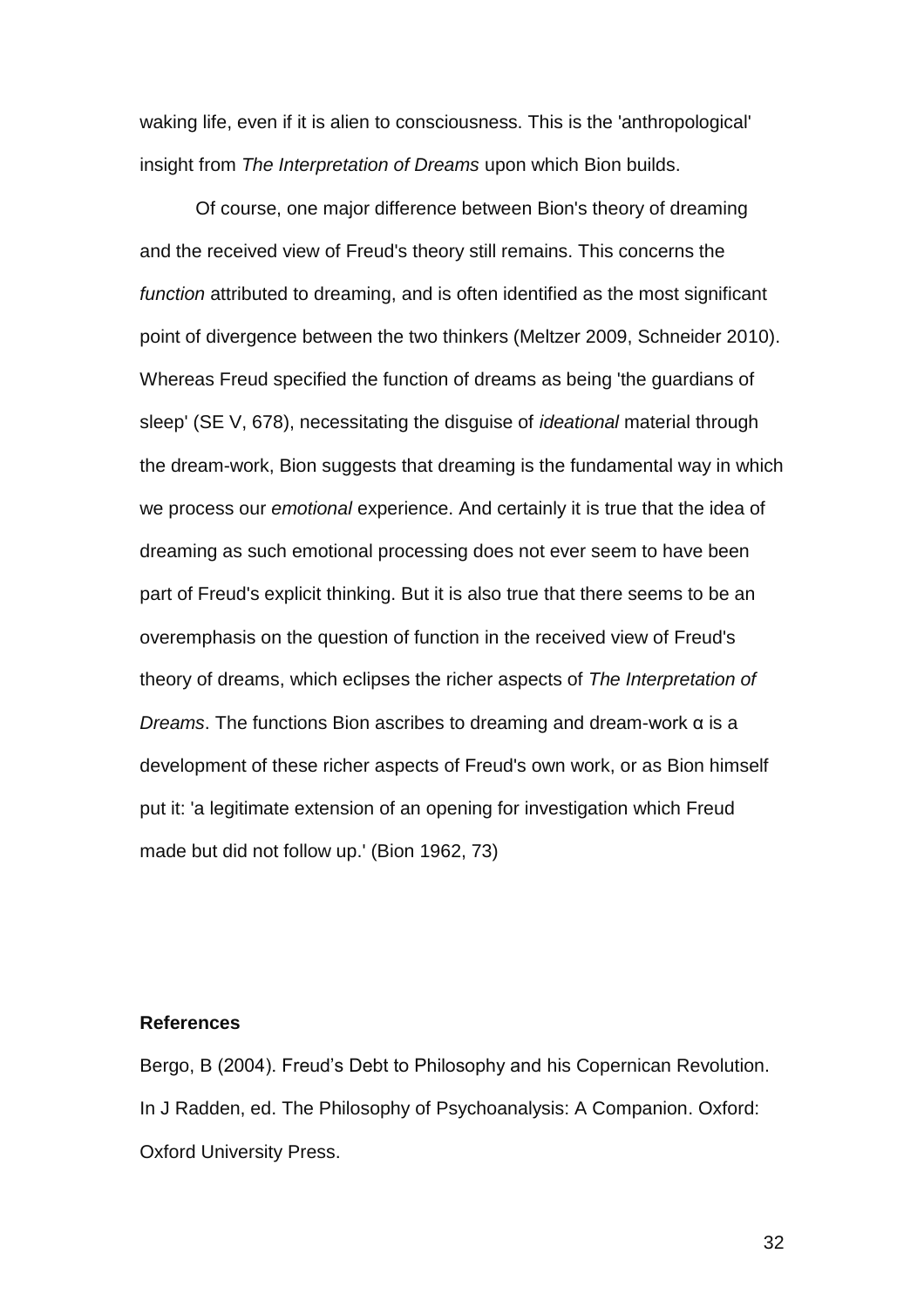Bion, WR (1962). Learning From Experience. London: Karnac.

Bion, WR (1967). Second Thoughts. London: Karnac.

Bion, WR (1992). Cogitations. London: Karnac.

David-Ménard, M (2000). Kant's 'An Essay on the Maladies of the Mind' and Observations on the Feeling of the Beautiful and the Sublime, trans. A Ross. In *Hypatia*, 15: 4 (Fall), 82–98.

Dreyfus, H (1976) Foreword to M. Foucault, Mental Illness and Psychology, trans. A Sheridan. Berkeley etc: University of California Press.

Fischbein, SV & B Miramón (2015). Theoretical Trajectories: Dreams and dreaming from Freud to Bion. *IJP* 96 (4): 967–992.

Foucault, M (1961). Introduction to Kant's Anthropology, trans. R Nigro and K Briggs. Los Angeles CA: Semiotext(e), 2008.

Freud S (1900). Die Traumdeutung. Frankfurt am Main: Fischer Taschenbuch Verlag (2007).

Freud S (1900). *The Interpretation of Dreams*. SE IV & SE V.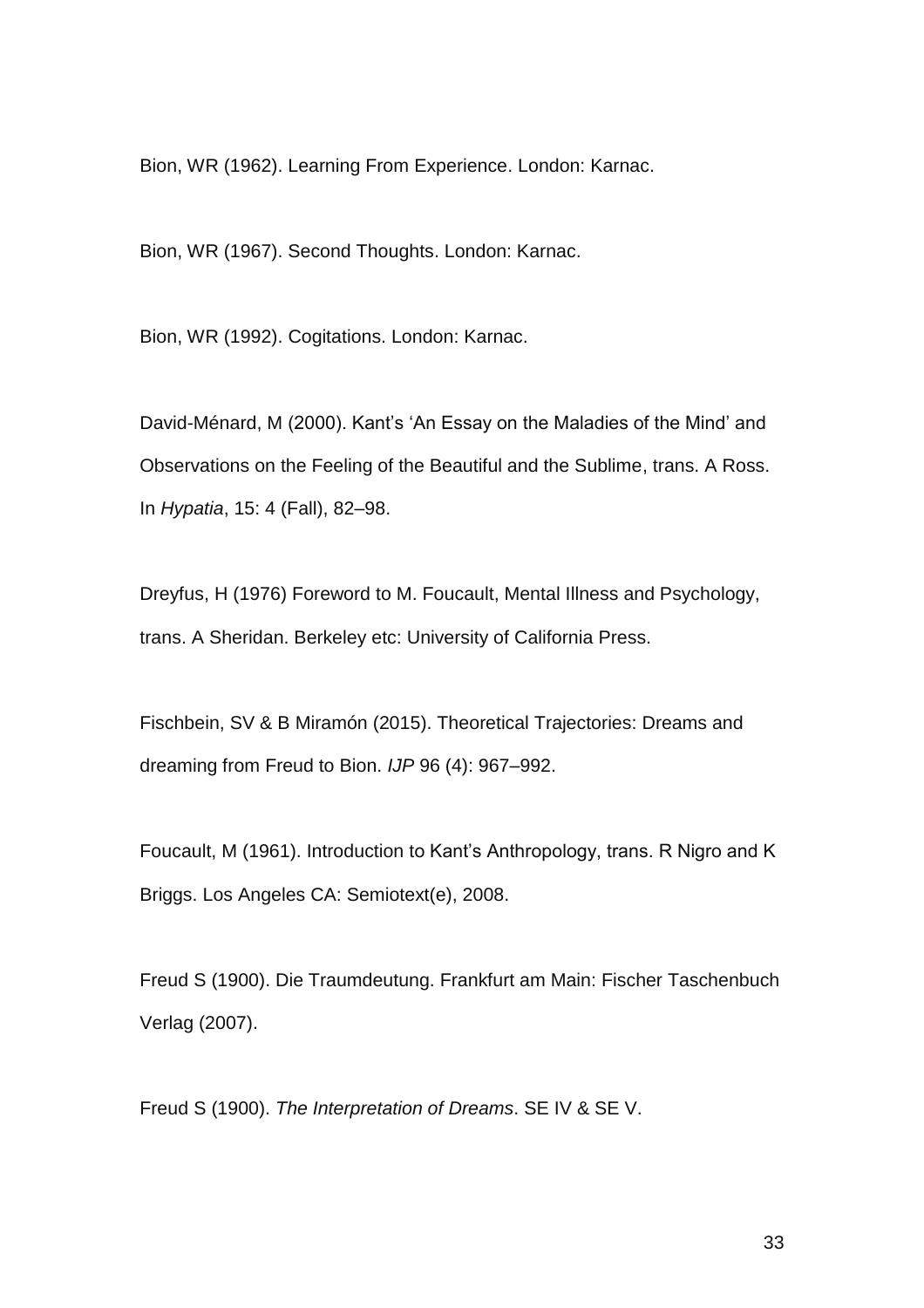Freud S (1901). The Psychopathology of Everyday Life. SE VI.

Freud S (1913). Totem and Taboo. SE XIII, p. ix–162.

Freud S (1915). The Unconscious. SE XIV, p. 159–215.

Kant, I (1764). Essay on the Maladies of the Head, trans. H. Wilson. In G Zöller and RB Louden, eds. Anthropology, History, and Education (Cambridge Edition of the Works of Immanuel Kant). Cambridge: Cambridge University Press, 2007.

Kant, I (1766). Dreams of a Spirit-Seer Elucidated by Dreams of Metaphysics, trans. D Walford In D Walford and R Meerbote, eds., Theoretical Philosophy 1755–1770 (The Cambridge Edition of the Works of Emmanuel Kant). Cambridge: Cambridge University Press, 2002.

Kant, I (1772). Letter to Marcus Herz, February 21 1772. In: A Zweig, ed. and trans. *Correspondence*. Cambridge: Cambridge University Press, 1999.

Kant, I (1781/87) Critique of Pure Reason. P Guyer and AW Wood trans. Cambridge: Cambridge University Press, 1998.

Kant, I (1790). Critique of the Power of Judgment, trans. PGuyer and E Matthews. Cambridge: Cambridge University Press, 2000.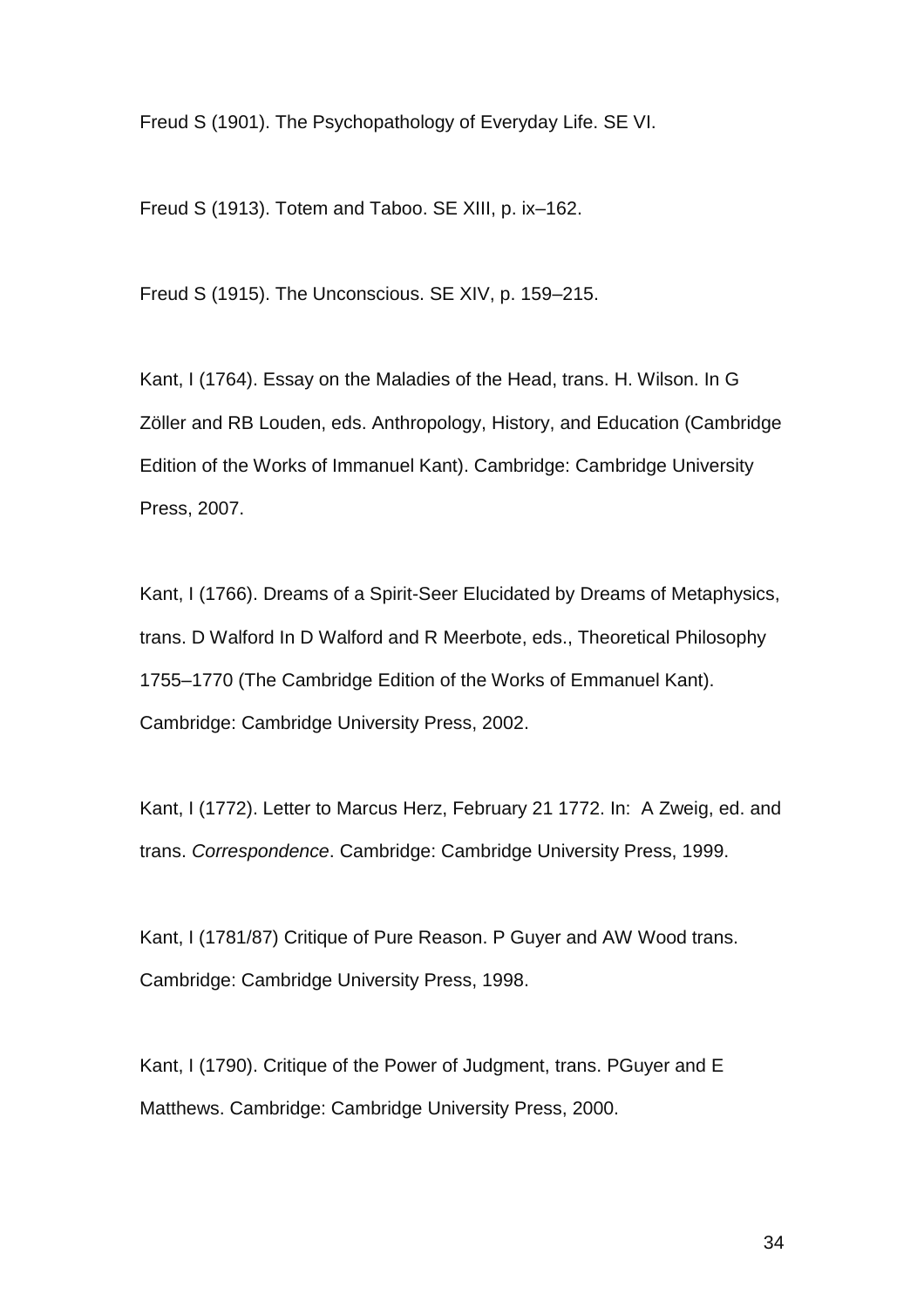Kant, I (1798). Anthropology from a Pragmatic Point of View, trans. Robert B Louden. In G Zöller and RB Louden, eds. Anthropology, History, and Education (Cambridge Edition of the Works of Immanuel Kant). Cambridge: Cambridge University Press, 2007.

Lacan, J (2006) Écrits, trans. B Fink. New York & London: Norton.

Laplanche, J and J-B Pontalis. (1988) The Language of Psychoanalysis, trans. D Nicholson-Smith. London: Karnac and The Institute of Psychoanalysis.

Laplanche, J (1989) New Foundations for Psychoanalysis, trans. D Macey. Oxford: Blackwell.

Laplanche, J (1999) The Unfinished Copernican Revolution, trans. Luke Thurston. In Essays on Otherness. London & New York: Routledge.

Meltzer, D (2009). Dream Life: A Re-examination of the Psychoanalytic Theory and Technique. London: Karnac.

Noel-Smith, K (2013) Thoughts, thinking and the thinker: Bion's philosophical encounter with Kant. In N Torres & RD Hinshelwood, Bion's Sources: The Shaping of his Paradigms. Hove, E Sussex and New York: Routledge.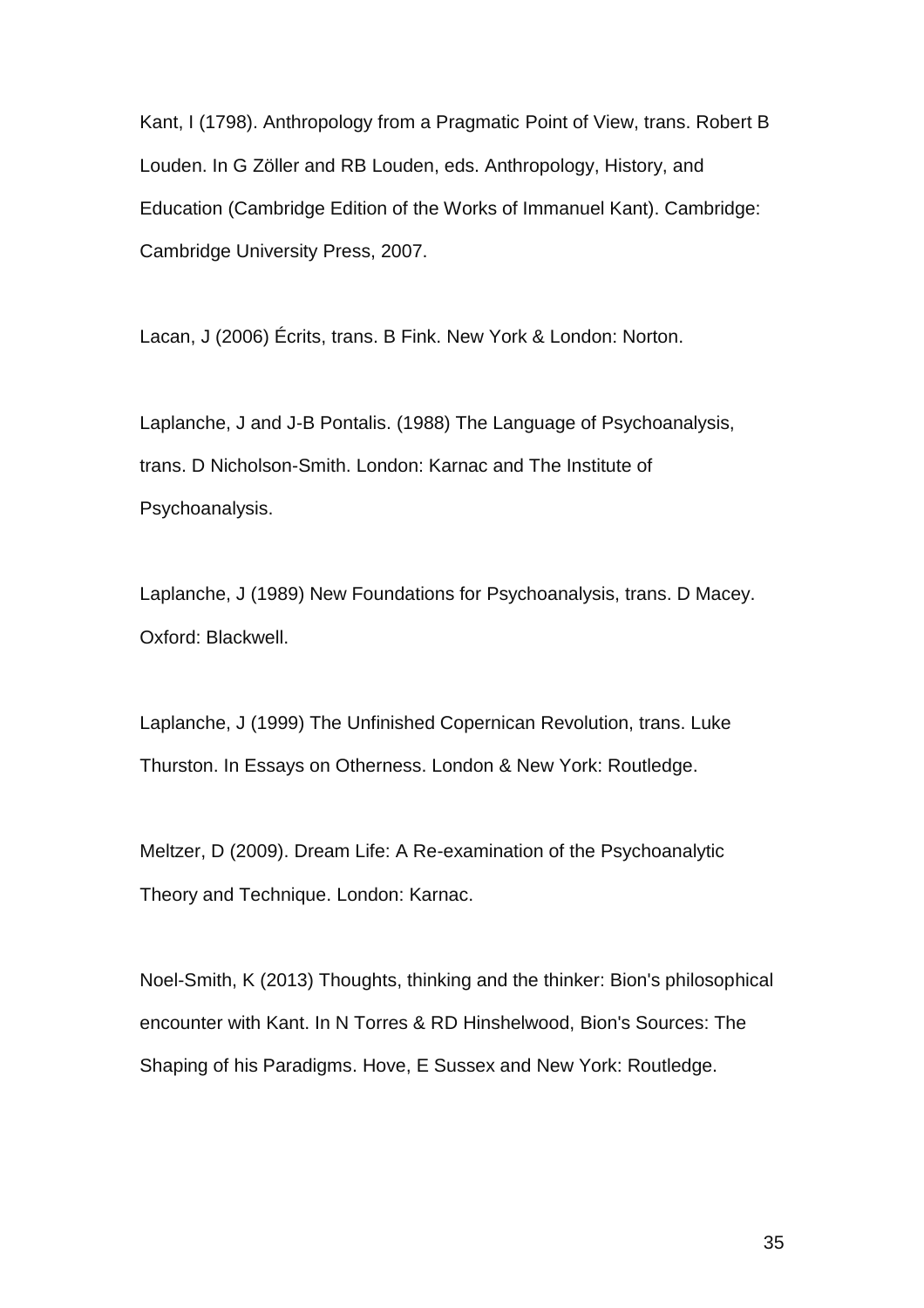Ogden, T (1997). Reverie and Interpretation: Sensing Something Human. New Jersey & London: Jason Aronson.

Ogden, T (2005). This Art of Psychoanalysis: Dreaming Undreamt Dreams and Interrupted Cries. London and NY: Routledge.

Rand, N and M Torok. (1997) Questions for Freud: The Secret History of Psychoanalysis. Cambridge MA and London: Harvard University Press.

Ricoeur, P (1970) Freud and Philosophy: An Essay on Interpretation, trans. Denis Savage. New Haven & London: Yale University Press.

Rockmore, T (2004). Freud's Dream Theory and Social Constructivism. In J Mills. ed. Rereading Freud: Psychoanalysis Through Philosophy. New York: SUNY Press.

Sallis, J (2004). The Logic and Illogic of the Dream-Work. In Mills, ed. Rereading Freud: Psychoanalysis Through Philosophy. New York: SUNY Press.

Sandler, P C (2006). The Origins of Bion's work. *IJP* 87: 179–201.

Schneider, JA (2010). From Freud's dream-work to Bion's work of dreaming: The changing conception of dreaming in psychoanalytic theory. *IJP* 91: 521– 540.